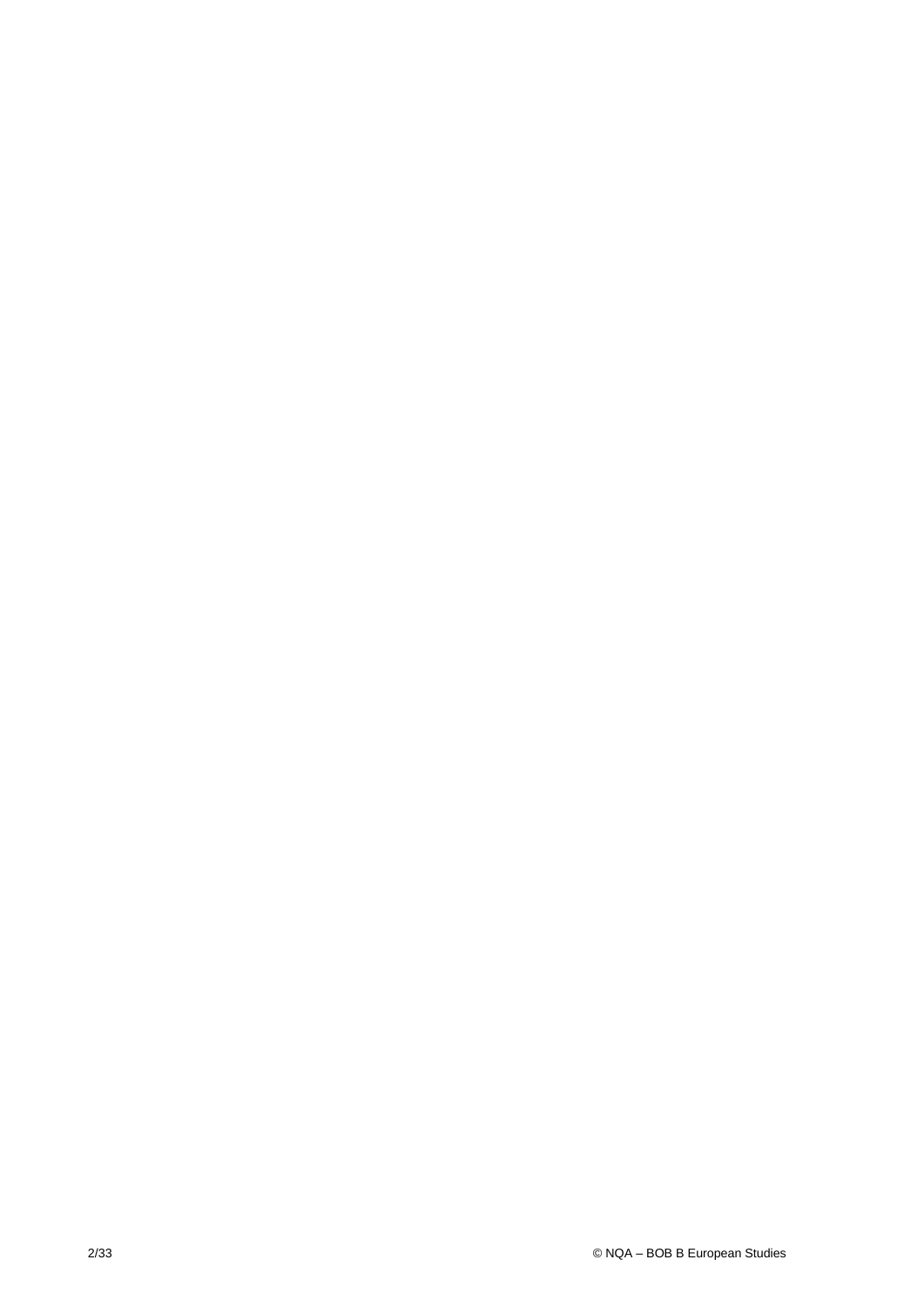# **Summary**

In November 2020 the Bachelor study programme European Studies of The Hague University of Applied Sciences (THUAS) was visited by an audit panel from NQA. In addition to a four-year fulltime programme, THUAS offers also a three-year full-time programme of European Studies for students with a *VWO* or pre-university equivalent diploma. The programme is taught in English. The audit panel assesses the quality of the study programme as **conditionally positive.**

The European Studies programme of THUAS (ES THUAS) has a history of thirty years and is well established in its domain. The programme has been confronted by repeated management changes in the last few years, which has impaired its focus, which according to the panel should be more consistent. ES offers a clearly international programme, which is sufficiently practiceoriented, but despite the name of the study programme, should have a more consistent European focus. It is not sure whether all the programme's competences with a European dimension are realized at the intended end level. That is why the panel assesses the quality of the programme at present as conditionally positive. On a positive note, the panel is convinced that ES THUAS can address this problem properly within a short period of time. This judgement is based on the positive, enthusiastic and enterprising spirit the panel has encountered in the study programme. The ES team is powerful, creative and very dedicated to their work and to their students. There is an open feedback culture and willingness to improve and change. Other positive aspects to be mentioned here are the promising developments towards a new curriculum and the high quality assurance of student assessment.

## **Standard 1: Intended Learning Outcomes**

The study programme **meets** the generic quality requirements for standard 1.

ES THUAS has a clear and comprehensive set of competences as set out in the *European Studies National Competency Profile 2013*.This also holds for the competences of the new *European Studies National Profile 2019*, on which the new curriculum will be based. Both sets of competences meet the Dublin Descriptors, which means that they are at an internationally recognised professional bachelor's level. The new competences have a greater focus on applied knowledge and professional skills. The programme has a broad international and interdisciplinary professional orientation and profile, involving both the public and private sector. On the one hand, this is ambitious, but it also provides the risk of losing out to the European dimension of the programme. As to the European dimension as such, the programme has to develop a clearer and shared vision on this. The study programme maintains a wide range of close contacts with the professional field, which was also involved in formulating the learning outcomes and is still involved in keeping them up-to-date. The study programme's Professional Field Board, which has a broad representation of the professional field, is actively involved with the study programme, not only with respect to the learning outcomes, but also with respect to the contents of the curriculum.

#### **Standard 2: Teaching-Learning Environment**

The study programme **meets** the generic quality requirements for standard 2.

The study programme enables students to achieve the intended learning outcomes. These are sufficiently covered by the curriculum. The curriculum offers students a proper knowledge and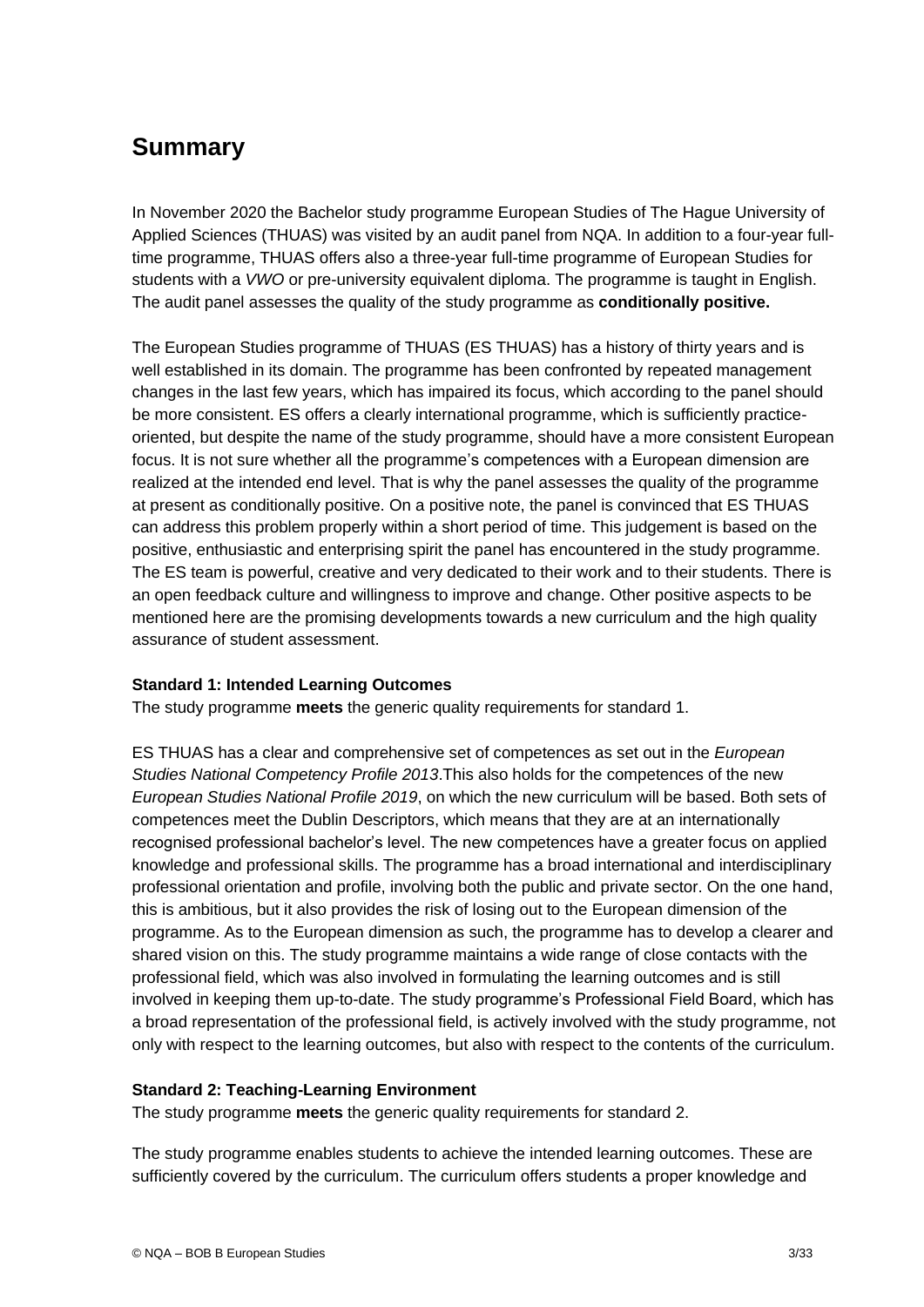skills basis for their future careers. It is strongly international, interdisciplinary and intercultural. Furthermore, it is well linked to the outside world. The programme offers students sufficient opportunities for customisation. In the courses, the link with the European dimension should be more consistent. There is also room for improvement regarding the training of research skills. The present curriculum is somewhat fragmented. This will be reduced in the new curriculum, which will have a more integrated approach.

The programme's educational vision and didactical approach fit in well with its intended learning outcomes and its interdisciplinary and international focus. Student mentoring is adequate, with special attention to limiting study delay. In that respect, students ask for further intensification of the student mentoring in higher years. Students are very pleased with the small size of groups, which benefits good mentoring. The study programme has a diverse, dedicated, highly-qualified and enterprising team of lecturers. Students are positive about the, accessibility, engagement and expertise of their lecturers. As to staff matters, special attention is requested for the workload of lecturers, the proficiency level of English of some lecturers and the further professionalization of lecturers when it comes to student assessment and curriculum development.

#### **Standard 3: Student Assessment**

The study programme **meets** the generic quality requirements for standard 3.

The study programme has adopted an assessment policy which is aligned with the learning outcomes. The overall quality of the assessments is satisfactory. They meet the requirements of validity, reliability and transparency. The study programme uses an adequate mix of exams and assessments. However, despite the development towards more integrated courses, there is still a considerable number of separate assessments. The grading of the exams and assessments is insightful. Students judge the assessment system and the various assessments as satisfactory, but they note a discrepancy between the levels of difficulty of the exams. They are positive about the feedback they get for the assessments. The quality assurance system for student assessment is well designed and works properly in practice, with calibration of grading and the consistent use of testing matrices and of the four-eyes principle. The Exam Board and Testing Committee are highly-qualified, very knowledgeable, pro-active and have an established position within the study programme.

#### **Standard 4: Achieved Learning Outcomes**

The study programme **partially meets** the generic quality requirements for standard 4.

On the basis of the main graduation products the panel has studied, Work Placement reports and Final Projects, the panel questions whether all competences having a European dimension are realized at the intended end level. The general level graduation products is up to standard, but in several Work Placements and Final Projects, there is no link to the (core) competences with European subject matter, such as European integration, EU-institutions and EU-policies.

With regard to the Final Projects, in general, the empirical research cycle can be further improved and can be further adjusted to practice-oriented research. The assessment forms could be more insightful and the feedback students get could be more elaborate. The supervision of students for writing the Final Project could be intensified. Alumni and representatives of the professional field are positive about the programme, but their positive judgement mainly relates to generic skills and attitude, but hardly to knowledge of and insight in specific European subject matter.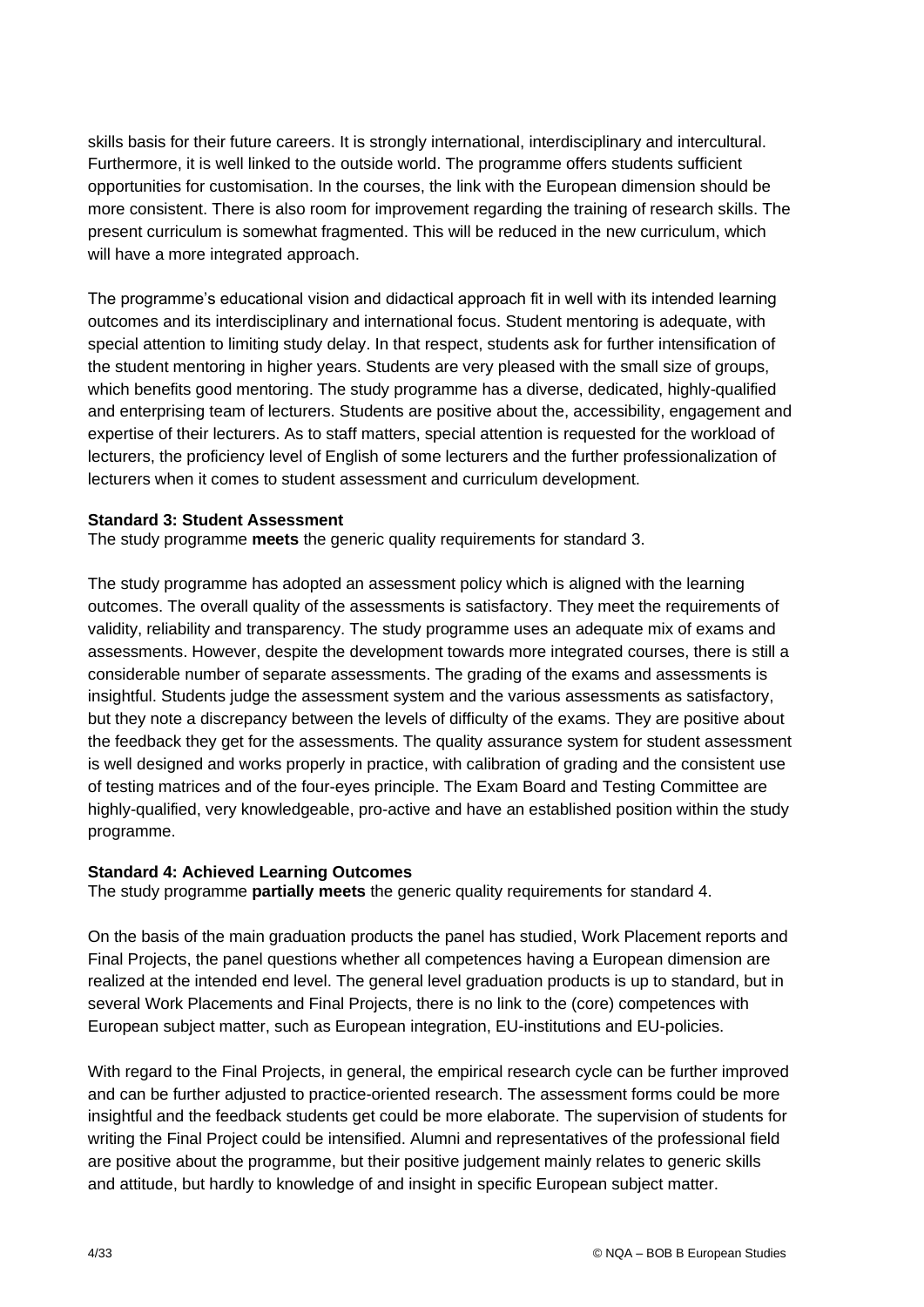# **Contents**

| <b>Summary</b>                           |                                                       | 3  |
|------------------------------------------|-------------------------------------------------------|----|
| <b>Introduction</b>                      |                                                       | 7  |
|                                          | <b>Characteristic Features of the Study Programme</b> | 9  |
| <b>Basic Data of the Study Programme</b> |                                                       | 11 |
| <b>Assessment of NVAO standards</b>      |                                                       | 13 |
| Standard 1                               | Intended Learning Outcomes                            | 14 |
|                                          | Standard 2 Teaching-Learning Environment              | 17 |
|                                          | Standard 3 Student Assessment                         | 24 |
| Standard 4                               | Achieved learning outcomes                            | 24 |
| <b>Final Conclusion</b>                  |                                                       | 27 |
| <b>Appendices</b>                        |                                                       | 29 |
| <b>Appendix 1: Curriculum overviews</b>  |                                                       | 30 |
| Appendix 2: Programme of site visit      |                                                       | 32 |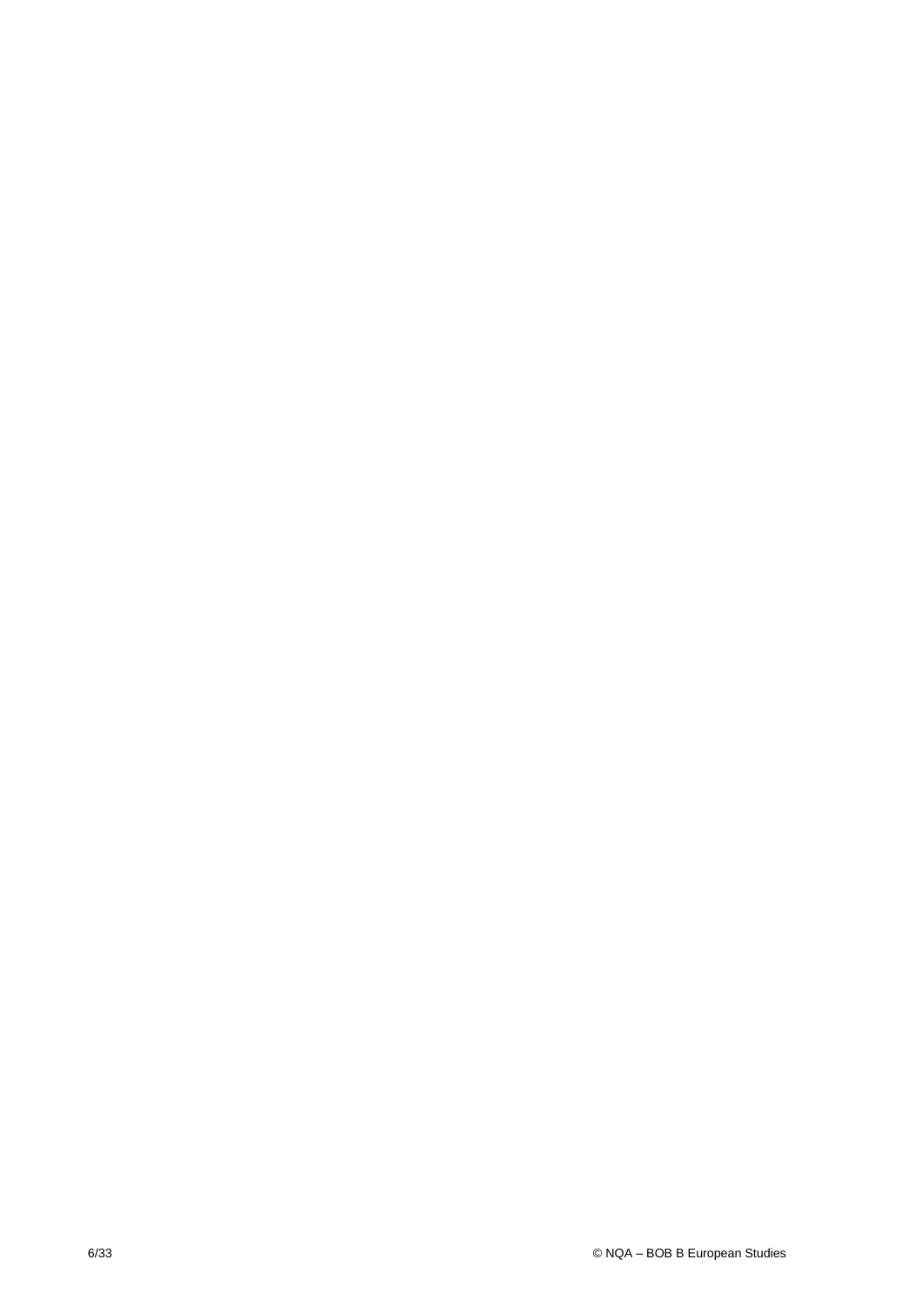# **Introduction**

This is the assessment report of the Bachelor study programme European Studies offered by The Hague University of Applied Sciences (THUAS). The assessment was conducted by an audit panel compiled by Netherlands Quality Agency (NQA) and commissioned by THUAS. Prior to the assessment process, the audit panel had been approved by NVAO.

In this report, NQA gives account of its findings, considerations and conclusions. The assessment was undertaken according to the *Assessment Framework for the Higher Education Accreditation System of the Netherlands* of NVAO (September 2018) and the *NQA Guideline 2019 for Limited Programme Assessment*.

The site visit took place on 24 November 2020, with an online preparatory audit on 3 November 2020.

The audit panel consisted of:

- Drs. D.J.N.M. (Nies) Rijnders (chair)
- Dr. J. (Joris) Boonen (domain expert)
- B. (Bernd) Sandbrink MA (domain expert
- I.R. (Ischa) Versluijs (student member)

For the site visit on 24 November 2020, ing. J.C. (Joep) de Jong acted as procedural chairman, since the actual chairman. Nies Rijnders, was not available that day due to personal circumstances.

Drs. M. (Mark) Fokkema, NQA-auditor, acted as secretary of the panel.

The Bachelor programme European Studies of THUAS was part of the audit cluster European Studies. The audit panels, consisting of expert peers, of this cluster have been tuned in with each other, in the first place through the instruction of their members about the NVAO assessment framework. Beforehand, the tuning was guaranteed by the overlap between the composition of all the panels. In addition, taking into account that each assessment of a study programme is an individual assessment, as a result of the overlap between the composition of the panels, there has been progressive reflection on previous site visits within the audit cluster when relevant. Furthermore, the tuning between panels is guaranteed by the support of the same panel secretary and by employing well-trained panel chairpersons.

#### *Method of working of the panel and process*

For the assessment, the study programme offered a critical reflection with appendices. For the assessment of the achieved learning outcomes, the panel has studied 21 graduate products (Final Projects) of graduates who recently finished their studies. Initially, the panel studied fifteen Final Projects, but because the panel scored two of them as insufficient, it studied an additional six. These Final Projects have been selected from the list of alumni of the last two academic years. In this selection, the variety in grading and learning paths have been taken into account.

Central in the assessment was the site visit by the panel. Three weeks before the audit, a preliminary meeting was held, in which the panel also met already representatives of the study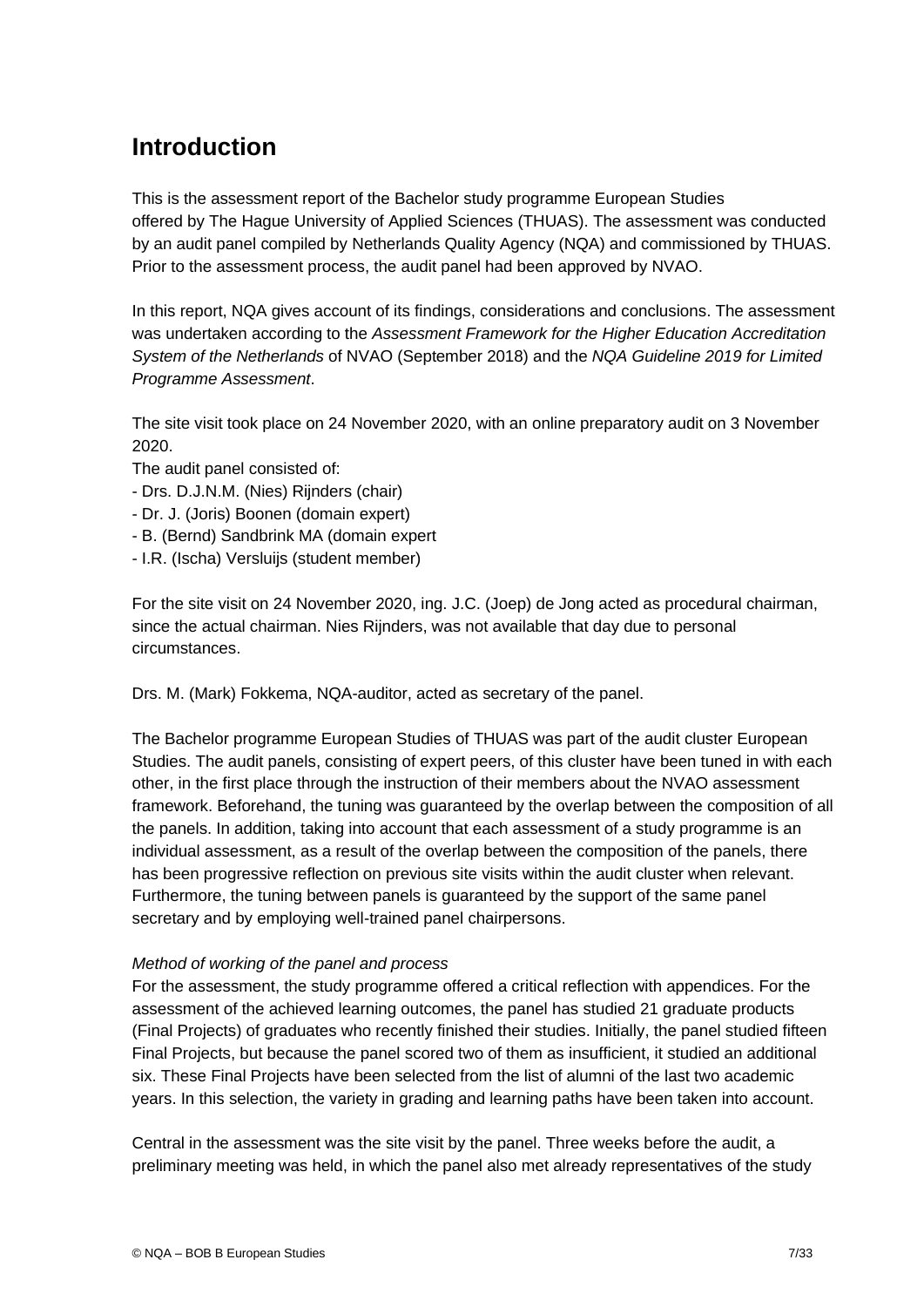programme, the so-called 'preparatory audit'. This preparatory audit was held online, due to the Covid-19 measures. The actual site visit was held in The Hague, at the location of the study programme, but also due to the Covid-19 measures, one of the panel members, Bernd Sandbrink, participated in the site visit online, since he lives in Germany and was not able to travel to The Hague at the time. Also some of the stakeholders of the study programme participated online in the site visit.

In the preliminary meeting the panel members were instructed about NQA's method of working and about the *NVAO-Assessment Framework*. In this meeting the panel members also discussed their tentative findings. During both the preliminary meeting and during the actual audit, findings the panel members shared their findings with each other continuously. During the site visit the panel spoke with various stakeholders of the study programme, such as students, lecturers (assessors) and representatives of the professional field and it studied several documents, see appendix 3. At the end of the site visit the panel incorporated all the information it had obtained in an overall picture and in a tentative substantiated assessment. In the final oral feedback session the panel chairperson communicated the conclusive assessment and the major findings of the panel. The site visit finished with a development dialogue between the panel and representatives of the study programme.

Staff members and students of the study programme have had the opportunity to approach the panel (via mail) in confidence to bring to the attention of the panel those matters they deem of importance to the assessment. No one has made use of this opportunity.

The proceedings after the site visit were as follows. Since the panel has scored Standard 4 (Achieved Learning Outcomes) as *partially meets the standard*, it first presented its main findings and conclusion regarding this standard and conditions for improvement in writing to enable the study programme to start drafting a plan for improvement timely. Secondly, a draft report was formulated, which was presented to the panel. On the basis of the panel's input a second draft was made, which was presented to the study programme for a check on factual inaccuracies. The panel members have taken note of the reaction of the study programme and on the basis of that adapted the report. Subsequently, the report was established as definitive. With all information provided (orally and in writing) the panel has been able to make a deliberate judgement.

The audit panel declares that the assessment of the study programme was carried out independently.

Utrecht, 12 April 2021

Drs. D.J.N.M. (Nies) Rijnders **Drs. M. (Mark) Fokkema** 

Panel chairman **Panel secretary** Panel secretary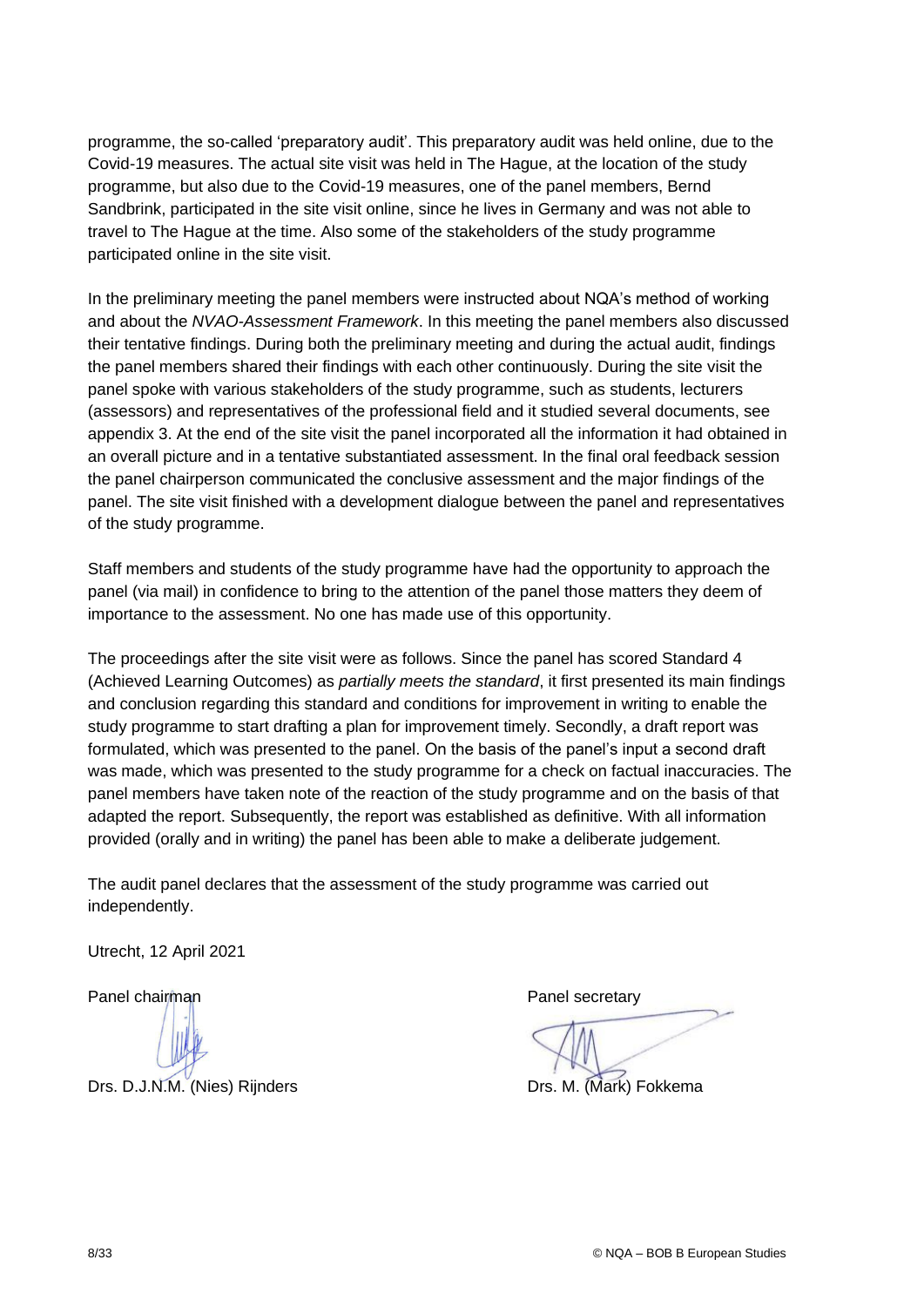# <span id="page-8-0"></span>**Characteristic Features of the Study Programme**

European Studies (ES) is one of the largest study programmes at The Hague University of Applied Sciences (THUAS) and has a 30-year history. ES THUAS offers a four-year programme (ES4) open to most prospective students with a Dutch havo-diploma or international equivalent and an accelerated three-year fast track (ES3) for students with higher-level secondary school diplomas such as the Dutch vwo or the international Baccalaureate. ES THUAS has two specialisations: Business Management and Public Policy & Governance. At the time of the site visit the programme had 1.435 students, of whom 85 ES3-students, with a total inflow of 430 new students for the 2020-2021 academic year. About 20% of the students of the four-year programme is non-Dutch; for the three-year programme, this is about 80%.

ES THUAS is one of the largest study programmes at THUAS and celebrated in 2020 its 30<sup>th</sup> anniversary. The programme is part of the Faculty of Management & Organisation (M&O) and has a management team consisting of a Programme Manager, who is responsible for the overall mission and strategy of the programme, as well as three Team Leaders, who are responsible for the day-to-day operations and supervising staff. This management team reports to the Faculty Director of M&O. Teaching staff, comprising 71 lecturers (56,7 FTE), are charged with developing, updating, teaching and assessing the curriculum and are currently divided into departments by discipline (business, public administration, English, foreign languages, etcetera). As part of a university-wide project, ES staff will move into a new structure involving crossdisciplinary teams in the near future. ES staff has been impacted by repeated changes to the management team and are in need of a stabilising influence, that will allow for more consistent focus on strategic goals. ES management and staff are also trying to balance the programme's budget in order to secure its future. The study programme aims at trying to reduce workload and bringing expenses in line with student numbers without compromising on quality.

ES THUAS is planning to roll out a new curriculum as from September 2021, based on a new Competence Profile that was developed with its sister programmes in 2019. This new curriculum will include an increased focus on culture and the opportunity to specialize in that field as well. This update was set to begin in September of 2020, but has been delayed due to complications from the COVID-19 crisis.

Originally known as the *Hogere Europese Beroepen Opleiding* (*HEBO*), the programme was given the English name 'European Studies' in 2010, after it was decided at the national level that the new name was a better fit for the international character of the curriculum and its learning outcomes. The name change is also appropriate given that ES THUAS has been taught exclusively in English since 2015, because of the increased number of international students and staff and the programme's commitment to using the international classroom to prepare interculturally competent global citizens for an internationalised labour market. According to the programme, the use of English, in and of itself, is not enough to make a programme international, but it is a necessary tool in the creation of the right kind of inclusive international environment. Given the international focus and ambitions of the programme, the panel regards the English name of the programme and the use of English as the teaching language as self-evident.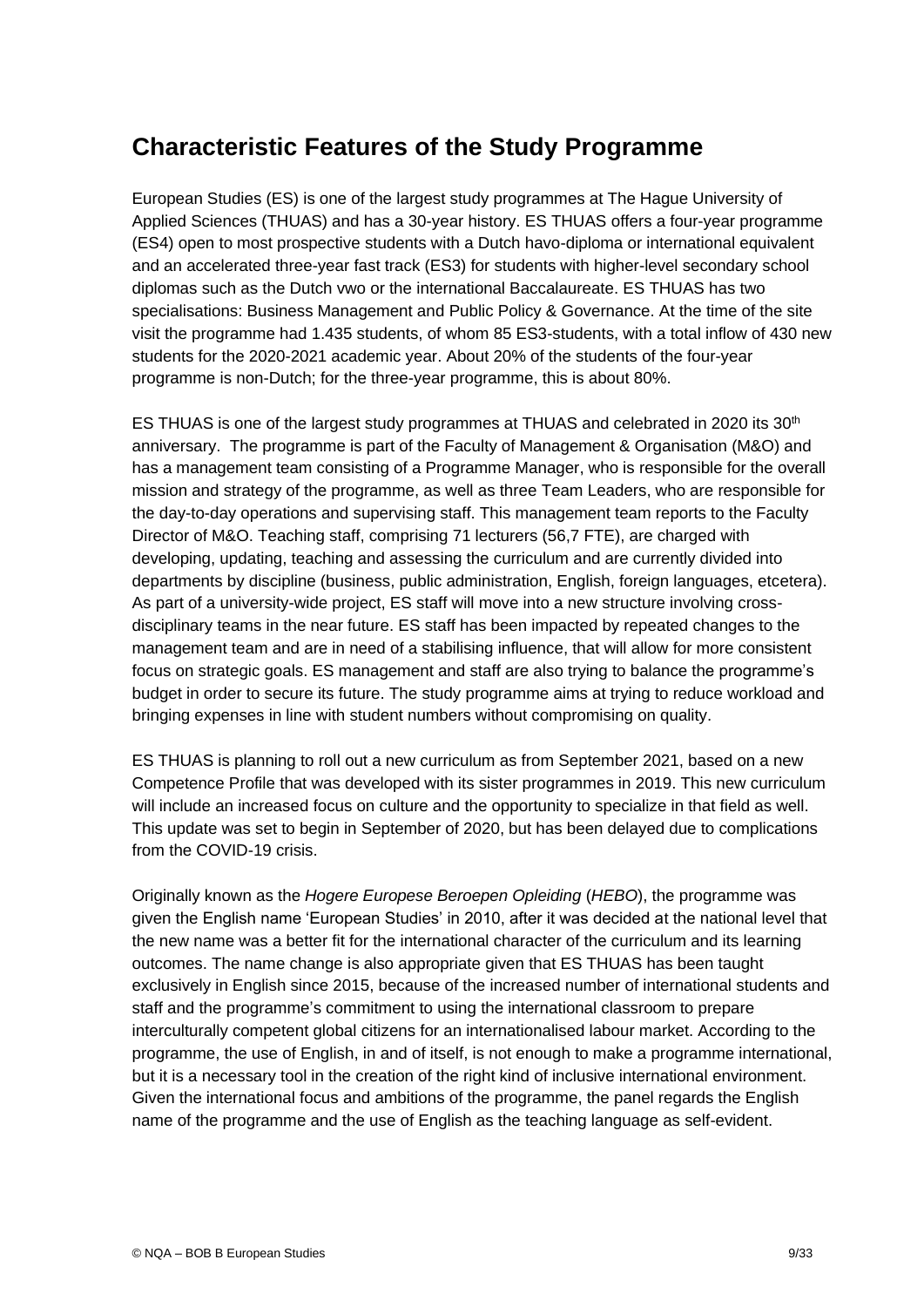## **Retrospective of the Previous Accreditation**

On the basis of the outcomes of the previous accreditation in 2016, ES has focused on the following improvements:

- Efforts to strengthen the quality of teaching and assessment, including revised procedures and guidelines for evaluating courses, testing, final projects and work placement.
- Ongoing revision of the programme's internationalisation plan.
- Better integration of the professional field through a new board and further inclusion of assignment providers in advising on the assessment of Final Projects.
- The creation of a Student Mentor Team and a Study Delay Team to improve study success from the beginning to the end of the programme.
- Increased attention to community building with a revamped study association.

According to the panel, these improvements show that the programme has sufficiently followed up the main suggestions of the previous accreditation panel. For further elaboration, see the chapters on the four standards of the NVAO-assessment framework.

## **Impact Covid-19 pandemic**

The Covid-19 pandemic has, of course, also effected the study programme. From the middle of March 2020 until the end of the 2019-2020 academic year, the teaching was completely online. In the first semester of the 2020-2021academic year, there was also some on-site teaching, especially for first-year students, in addition to online learning. The Exam Board is closely involved in the changes of exams in the online setting. The study programme has closely monitored the effects of the online teaching through evaluations. The outcomes of the evaluations show that students were generally satisfied with the organization of the online teaching, although they miss the face-to-face contacts and some students sometimes suffer from concentration problems during online classes. Students are still positive about the support and reachability of their lecturers. This has a positive effect on their wellbeing. They are also positive about the quality of the online materials.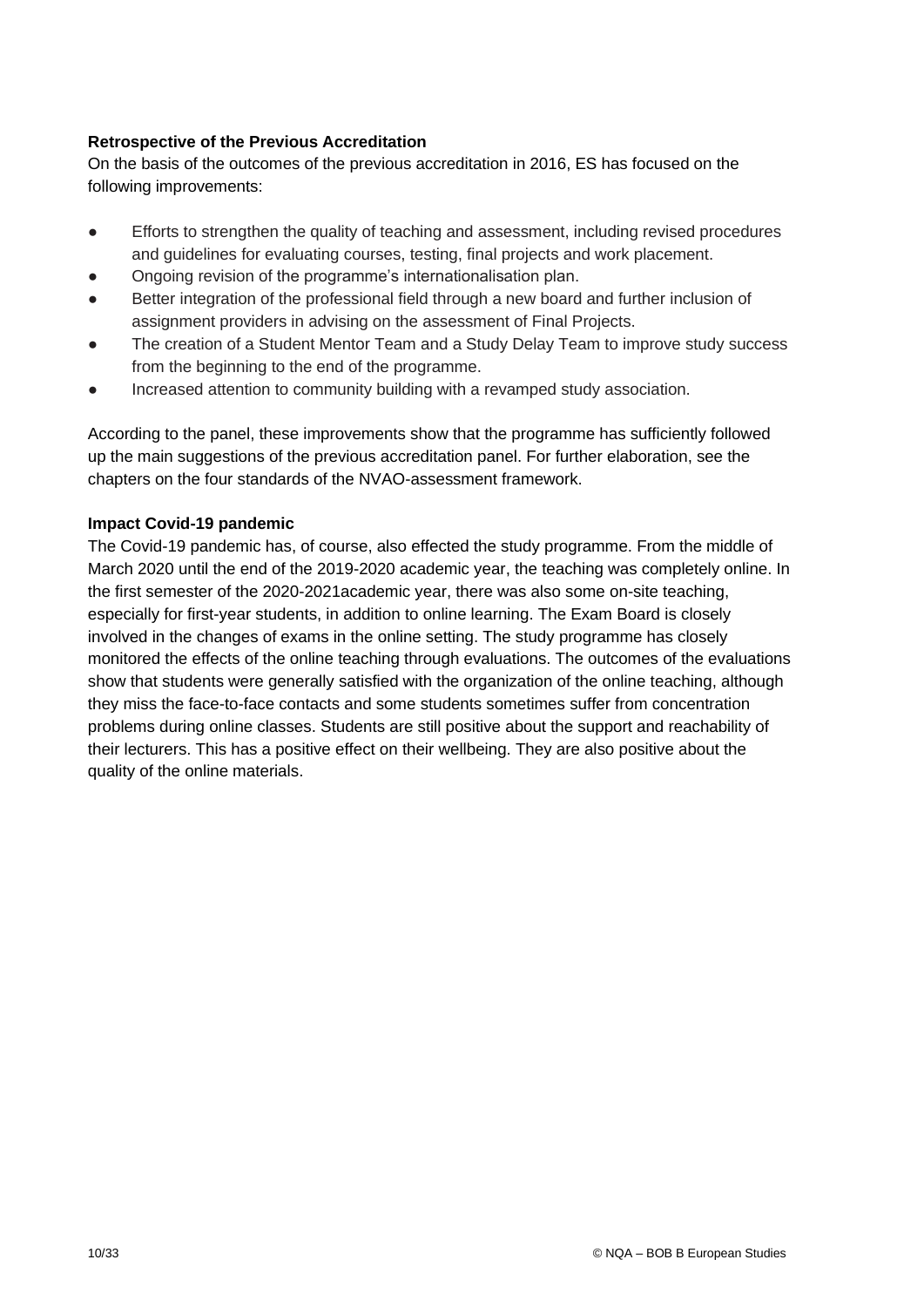# <span id="page-10-0"></span>**Basic Data of the Study Programme**

| Name of study programme as in CROHO                                                                                                                                                                                                                                                                                                       | <b>European Studies</b>                    |
|-------------------------------------------------------------------------------------------------------------------------------------------------------------------------------------------------------------------------------------------------------------------------------------------------------------------------------------------|--------------------------------------------|
| (Central Register of Study Programmes in                                                                                                                                                                                                                                                                                                  |                                            |
| Higher Education in the Netherlands)                                                                                                                                                                                                                                                                                                      |                                            |
| <b>ISAT-code</b>                                                                                                                                                                                                                                                                                                                          | 34419                                      |
| Orientation and level study programme                                                                                                                                                                                                                                                                                                     | Higher profession-oriented education (hbo) |
| Level study programme                                                                                                                                                                                                                                                                                                                     | <b>Bachelor</b>                            |
| For study programmes in higher profession-<br>oriented education, the addition which is<br>used for the degree. See the ministerial<br>regulation and the incorporated reference<br>list Stcrt 2013 (Netherlands Government<br>Gazette), 35337 and its elaboration by<br>NVAO. Deviations from it must be validated<br>by the audit panel | <b>Bachelor of Arts</b>                    |
| Number of study credits                                                                                                                                                                                                                                                                                                                   | 240/180 EC                                 |
| Variant (s), including a possible 3-years                                                                                                                                                                                                                                                                                                 | 4-Year Programme (ES4): 240 EC             |
| track for VWO (pre-university education) in<br>case of a study programme of higher<br>profession-oriented education                                                                                                                                                                                                                       | 3-Year Programme (ES3): 180 EC             |
| Specializations                                                                                                                                                                                                                                                                                                                           | <b>Business Management</b>                 |
|                                                                                                                                                                                                                                                                                                                                           | <b>Public Policy &amp; Governance</b>      |
| Location(s)                                                                                                                                                                                                                                                                                                                               | The Hague, the Netherlands                 |
| Teaching language                                                                                                                                                                                                                                                                                                                         | English                                    |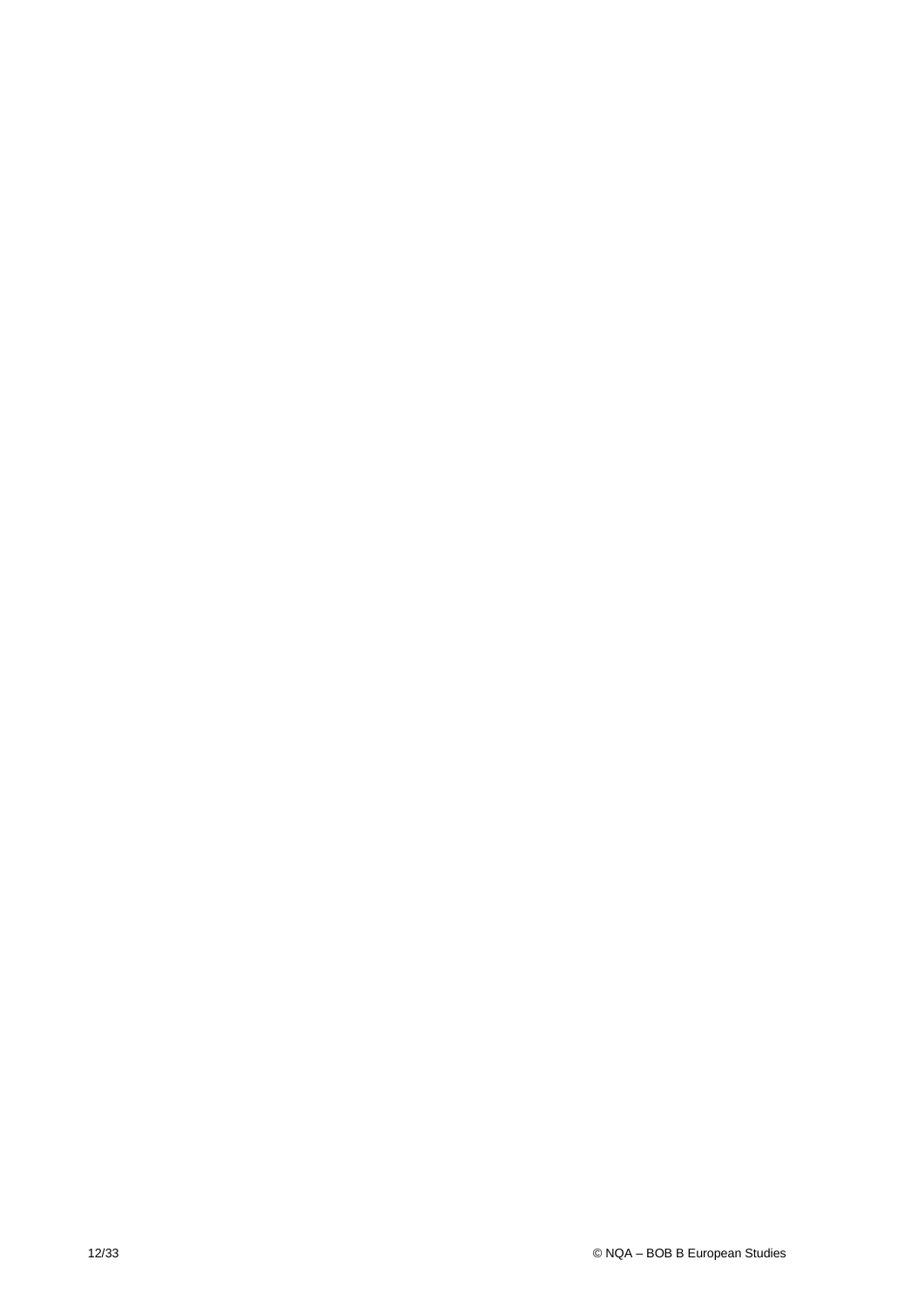# <span id="page-12-0"></span>**Assessment of NVAO standards**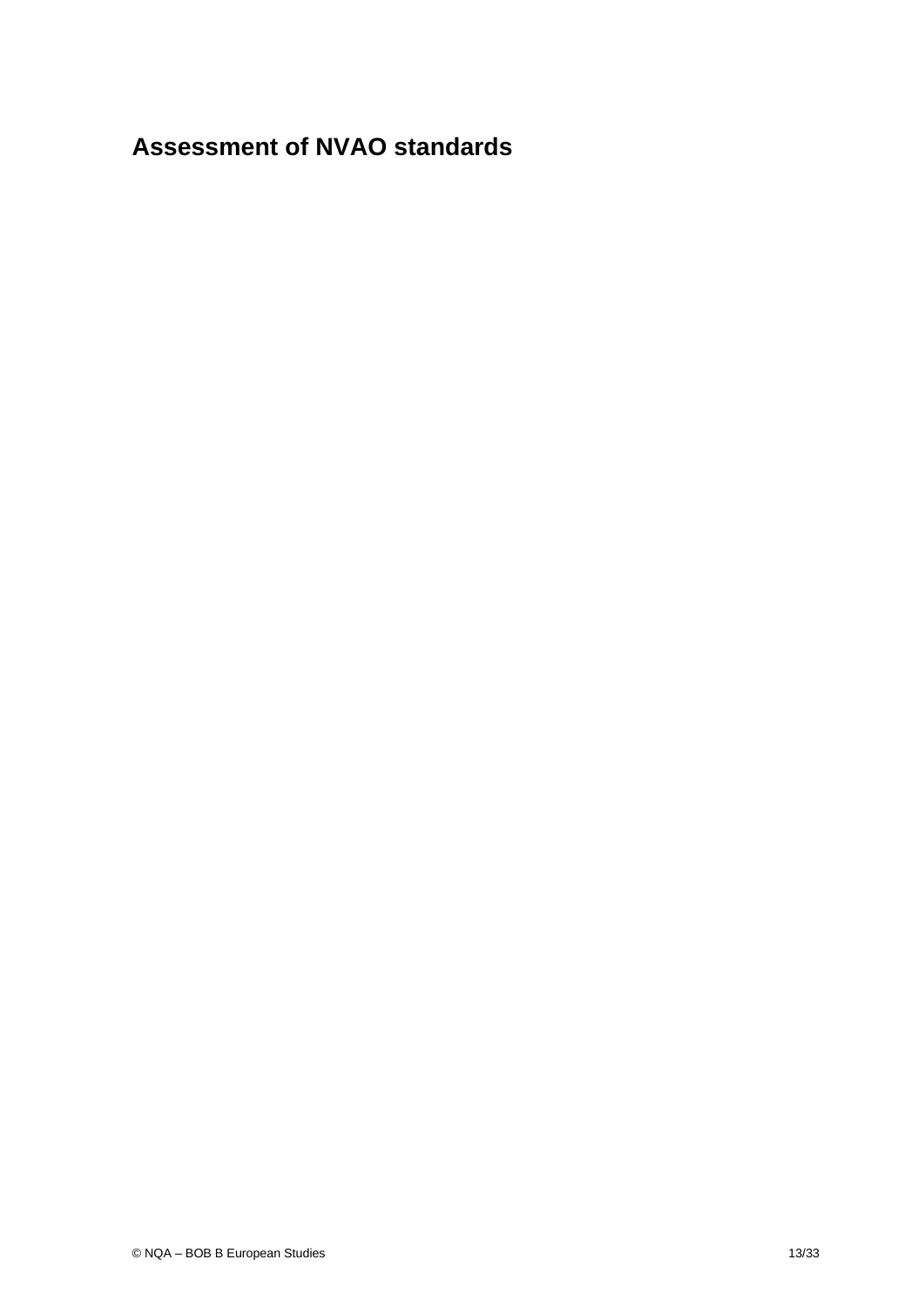# <span id="page-13-0"></span>**Standard 1 Intended Learning Outcomes**

*The intended learning outcomes tie in with the level and orientation of the programme; they are geared to the expectations of the professional field, the discipline and international requirements.* 

## **Conclusion**

Based on the considerations mentioned below, the audit panel assesses that the study programme **meets** the generic quality requirements for standard 1.

ES THUAS has a clear and comprehensive set of competences as set out in the *European Studies National Competency Profile 2013*.This also holds for the competences of the new *European Studies National Profile 2019*, on which the new curriculum will be based. Both sets of competences meet the Dublin Descriptors, which means that they are at an internationally recognised professional bachelor's level. The new competences have a greater focus on applied knowledge and professional skills. The programme has a broad international and interdisciplinary professional orientation and profile, involving both the public and private sector. According to the panel, this is ambitious, but it also provides the risk of losing out to the European dimension of the programme. As to the European dimension as such, the panel recommends the programme to develop a clearer and shared vision on this. The study programme maintains a wide range of close contacts with the professional field, which was also involved in formulating the learning outcomes and is still involved in keeping them up-to-date. The study programme's Professional Field Board, which has a broad representation of the professional field, is actively involved with the study programme, not only with respect to the learning outcomes, but also with respect to the contents of the curriculum.

## **Substantiation**

## **Professional orientation and distinctive features**

ES provides students with an international, multi- and interdisciplinary bachelor programme at the intersection of the private and public sector. It combines practical skills, modern foreign languages and knowledge in the fields of business management, culture, law and politics in a European context. The mission statement of ES is "Empowering the European professional to pro-actively resolve global challenges". The programme aims at providing its students with a multi-faceted outlook to the world. ES graduates run, market, represent and advise internationally-oriented organisations. The programme has identified career profiles in the following areas: policy advice, regulatory advice, marketing & international trade, social entrepreneurship and public relations.

While other European Studies programmes focus on the public sector and on policymaking, ES THUAS focuses on both public and private sector management. Furthermore, ES in The Hague aims to distinguish itself through its commitment to a vision for global citizenship that puts the programme at the forefront of the development of university-wide global goals for World Citizenship, Internationalisation and Networking (WIN-themes), laid down in the THUAS Educational Vision. Aligned with this, the programme focuses on intercultural competence and sustainable management & governance.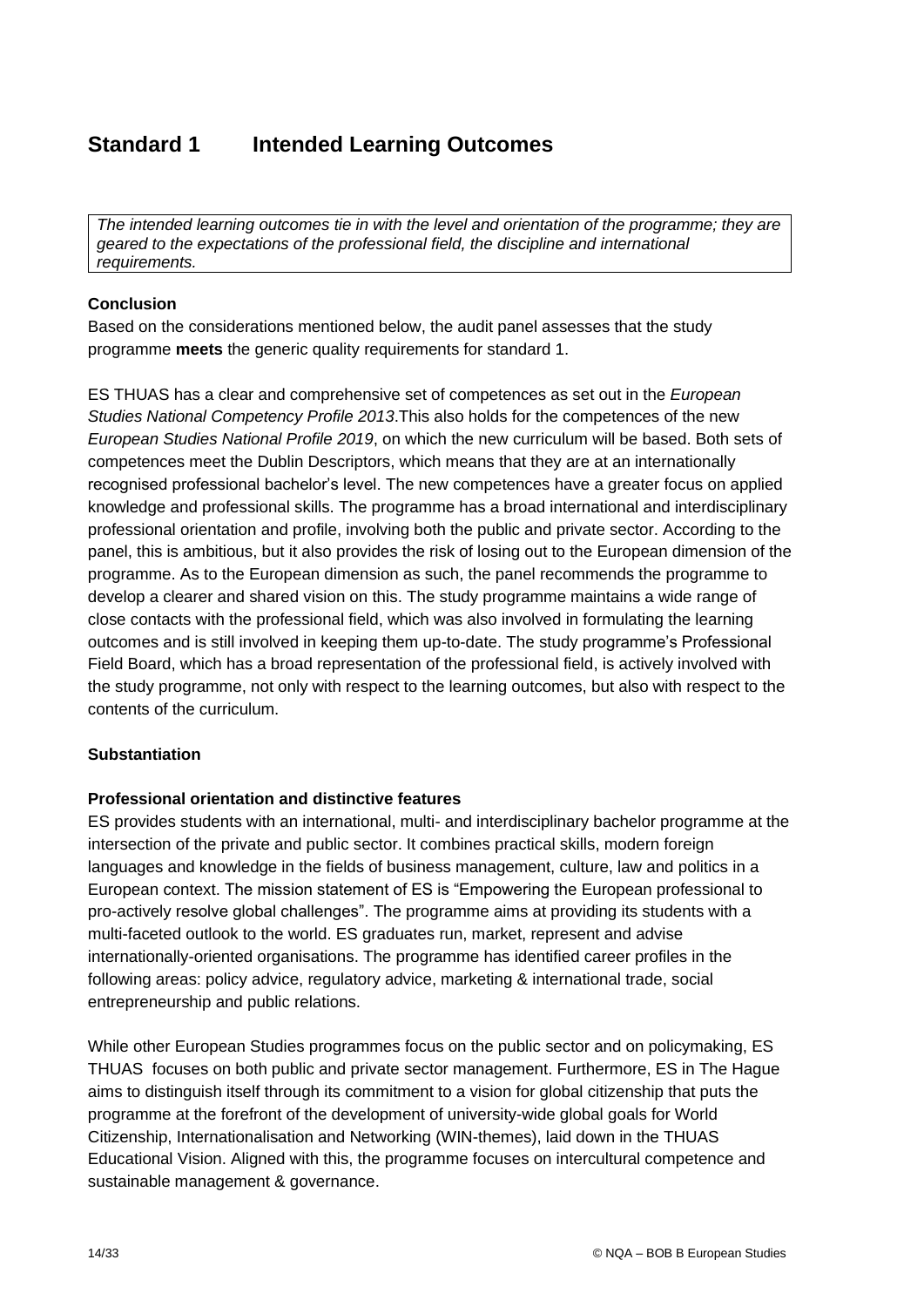Compared to related programmes, such as business and public policy programmes, ES THUAS stresses that it distinguishes itself through its interdisciplinary approach. It states that this is not only shown in its combination of business, public policy, culture and languages, but also in its integration of knowledge with research and communications skills.

The panel acknowledges the wide scope of the programme's professional orientation and profile, preparing students for a wide range of career opportunities. According to the panel, this wide scope is ambitious, but it also provides the risk of losing out to the European dimension of the programme. In this respect, the panel has also noted that students find it difficult to explain what is meant by the "European professional" the programme aims at. The panel has also noted that lecturers have a broad interpretation of the European dimension of the programme. Therefore, it recommends the programme to develop a clearer and shared vision of the European dimension of the programme.

#### **Current set of learning outcomes**

The present ES-programme of THUAS is based on the *European Studies National Competency Profile 2013*, which also includes details of the Body of Knowledge used in the programme. There are twenty competences, which have been further translated into learning outcomes for the courses, projects and other activities that make up the curriculum. These learning outcomes have been fully internationalized, with attention paid to international and/or multicultural aspects of every topic covered and to the intercultural development of each student. The following table shows the competences that the current ES-programma is based on, with the core-competences underlined:

|     | <b>Competences of the ES-THUAS</b>                       |                                                            |
|-----|----------------------------------------------------------|------------------------------------------------------------|
| 1.  | Ability to communicate in one's own and foreign          | 11. Awareness of and respect for points of view deriving   |
|     | languages using the appropriate terminology              | from different non-European national and cultural          |
|     |                                                          | backgrounds                                                |
| 2.  | Ability to identify and utilize appropriately sources of | 12. Awareness of the relevance of European Studies in de   |
|     | information in all relevant areas                        | contemporary development of Europe                         |
| 3.  | Ability to work in multicultural/intercultural teams     | 13. Knowledge of modern European history in a comparative  |
|     |                                                          | perspective                                                |
| 4.  | Ability to work in an interdisciplinary area             | 14. Knowledge of ideas/concepts of Europe                  |
| 5.  | Ability to reflect on one's own values and to question   | 15. Knowledge of Europe's changing role in the world       |
|     | concepts ideas and theories                              |                                                            |
| 6.  | Awareness of and ability to use different disciplinary   | 16. Awareness of the complexity of the EU enlargement and  |
|     | methodologies in an integrated way                       | integration process                                        |
| 7.  | Ability to comment or annotate documents appropriately   | 17. Knowledge of integration theories                      |
|     | in relation to critical issues in European Studies.      |                                                            |
| 8.  | Ability to interpret European events, developments and   | 18. Knowledge of (the history of) European integration     |
|     | policies in national, regional and local frameworks      |                                                            |
| 9.  | Awareness of the complexity of the process of wider      | 19. Knowledge of European Union institutions and decision- |
|     | European Co-operation                                    | making process                                             |
| 10. | Awareness of and respect for points of view deriving     | 20. Knowledge of European Union policies.                  |
|     | form different European national and cultural            |                                                            |
|     | backgrounds                                              |                                                            |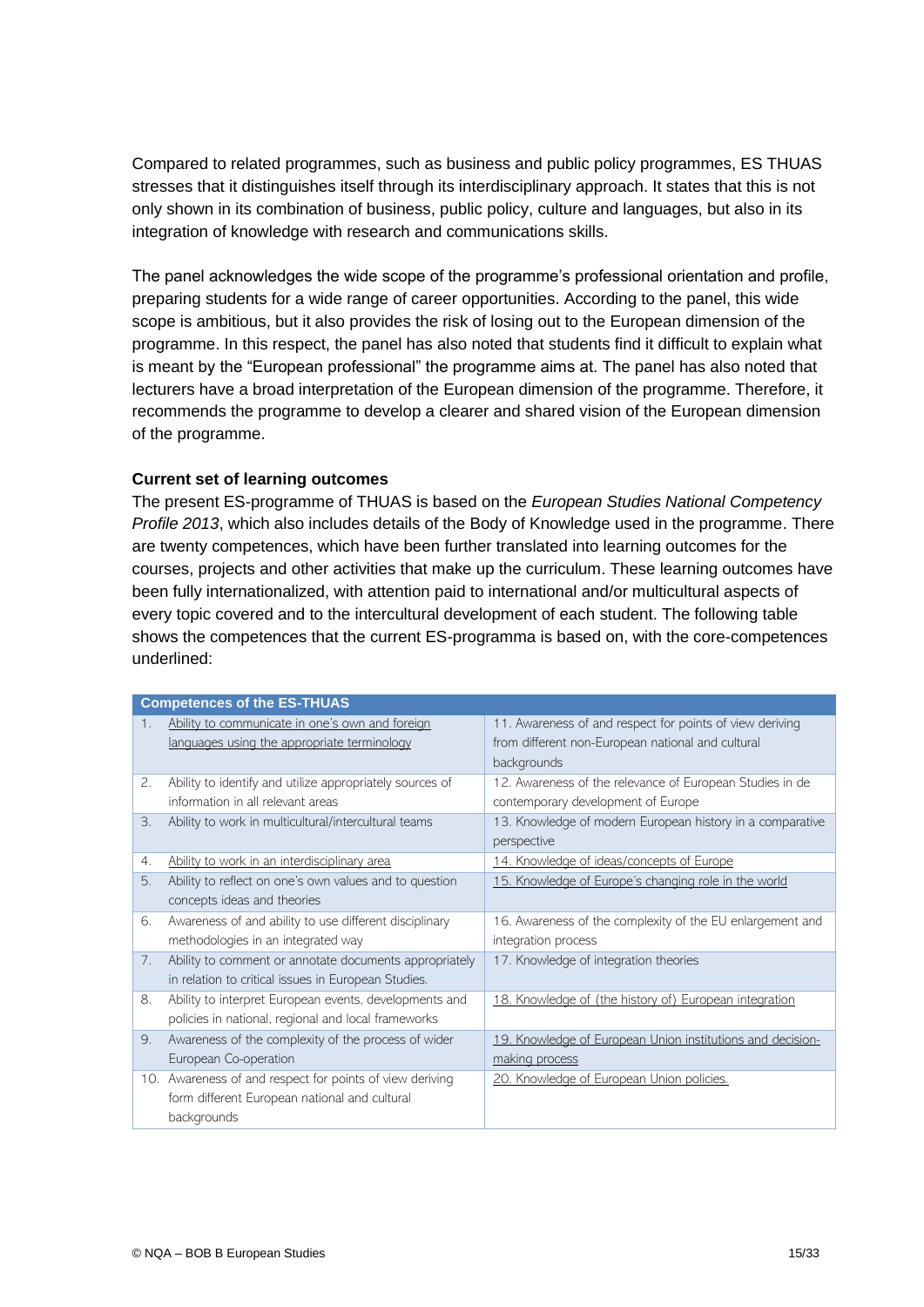## **The new competence profile**

The new curriculum, which will be rolled out from September 2021 onwards, will be based on the new *European Studies National Profile 2019*. The new profile was developed with the ES THUAS sister programmes of NHL Stenden, Zuyd UAS and NTI. The competence profile is formed by a cohesive set of six core competences for the European Professionals who are educated in ESprogrammes, with a greater focus on applied knowledge and professional skills. In the new national profile of 2019 the programmes have indicated a clear link between the old and new competences. For an overview of the new competences, see the table below.

| Competency             | <b>Description</b>                                                             |
|------------------------|--------------------------------------------------------------------------------|
| 1. Europe's challenges | The student applies their knowledge of Europe to analyse challenges related to |
|                        | Europe and its changing role in the world.                                     |
| 2. EU Policy           | The student applies their knowledge of the European Union multi-level policy   |
|                        | framework to advise organisations.                                             |
| 3. Connecting cultures | The student establishes professional relationships, and collaborates in an     |
|                        | intercultural and interdisciplinary environment.                               |
| 4.- Applied Research   | The student researches and critically evaluates contemporary issues linking    |
|                        | theory and practise to formulate concrete recommendations for organisations    |
|                        | active in a European context.                                                  |
| 5. Foreign Languages   | The student uses English to communicate in a professional context and at least |
|                        | one other European language foreign to one's own native language to            |
|                        | communicate in a work-related context.                                         |
| 6. Personal leadership | The student demonstrates, in their behaviour and attitude, awareness of their  |
|                        | own strengths and weaknesses on the path towards becoming a European           |
|                        | professional.                                                                  |

According to the panel, the competences of both the old and new profile fit the professional orientation of the programme and correspond with the level of a professional bachelor. Both the old and new set of competences have been developed using the Dublin descriptors. This means that they are at an internationally recognised professional bachelor's level.

#### **Connected to the professional field**

The study programme maintains close links with the professional field, according to the panel. Its Professional Field Board was reorganized in 2017 to strengthen its ties with relevant organizations and developments in the professional ES-field. The present Professional Field Board has a broader representation of the professional field. Based on its reports and the meeting the panel had with some of its members, the panel is impressed by the active involvement of the Professional Board with the study programme. Next to the board's role in contributing to an up-to- date curriculum, it expresses its views on the competences (knowledge, skills and attitude) the programme uses as its intended learning outcomes. The programme's collaboration with THUAS lectorates, especially the lectorate Changing Role of Europe (CREU), is also beneficial for the connection with the professional field, especially through CREU's international professional network. Furthermore, a large number of lecturers have recent experience or are still active in the professional field.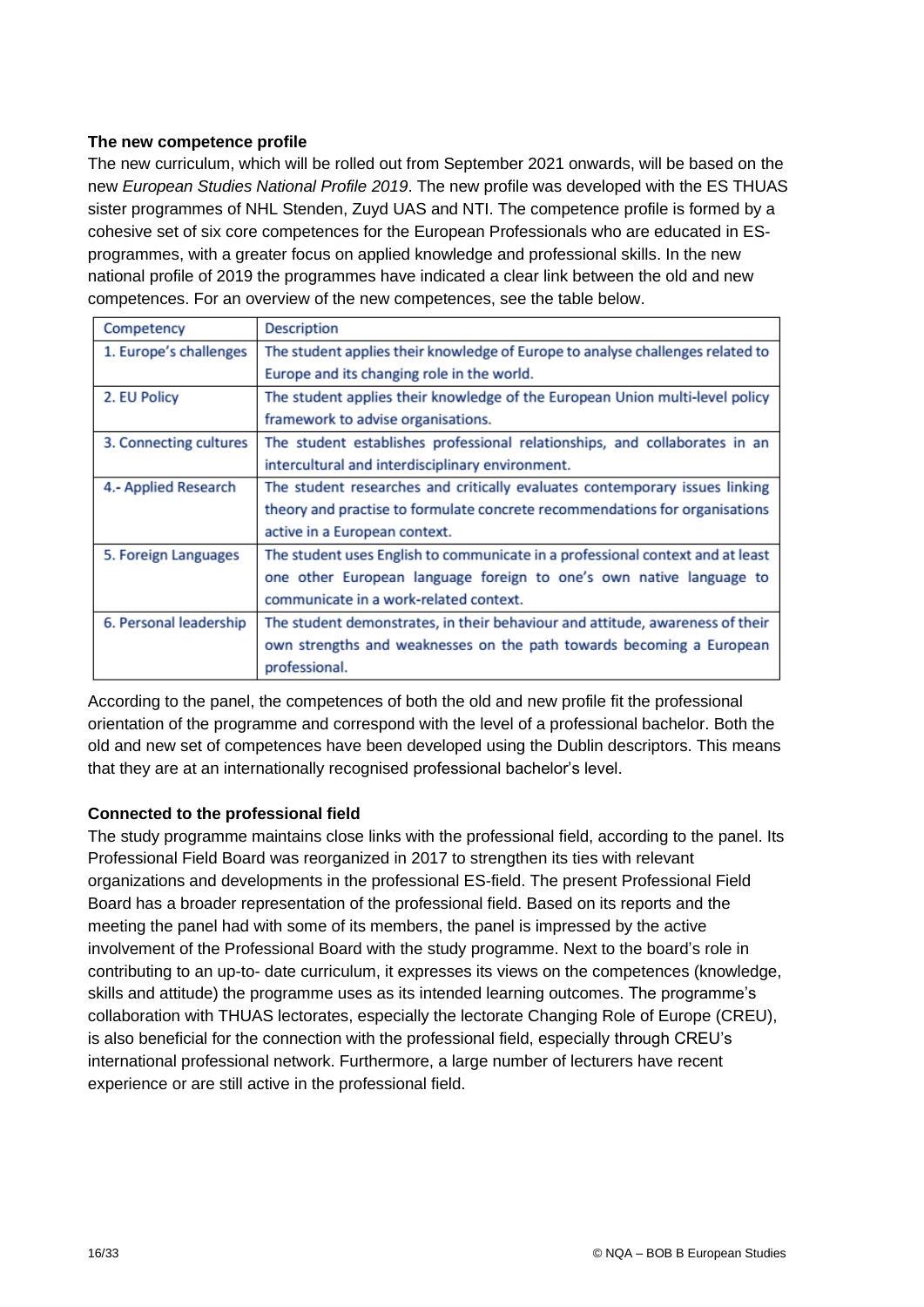# <span id="page-16-0"></span>**Standard 2 Teaching-Learning Environment**

*The curriculum, the teaching-learning environment and the quality of the teaching staff enable the incoming students to achieve the intended learning outcomes.*

#### **Conclusion**

Based on the considerations mentioned below, the audit panel assesses that the study programme **meets** the generic quality requirements for standard 2.

The study programme enables students to achieve the intended learning outcomes. These are sufficiently covered by the curriculum. The curriculum offers students a proper knowledge and skills basis for their future careers. The curriculum is strongly international, interdisciplinary and intercultural. Furthermore, it is well linked to the outside world. The programme offers students sufficient opportunities for customisation. The panel is of the opinion that in the courses, the link with the European dimension should be more consistent. There is also room for improvement regarding the training of research skills, see further Standard 4. The panel notes that the present curriculum is somewhat fragmented and therefore, it is pleased with the development of the new curriculum with a more integrated approach.

The programme's educational vision and didactical approach fit in well with its intended learning outcomes and its interdisciplinary and international focus. Student mentoring is adequate, with special attention to limiting study delay. In that respect the panel supports the students' recommendation to further intensify the student mentoring in higher years. Students are very pleased with the small size of groups, which benefits good mentoring. The study programme has a diverse, dedicated, highly-qualified and enterprising team of lecturers. Students are positive about the accessibility, engagement and expertise of their lecturers. As to staff matters, special attention is requested for the workload of lecturers, the proficiency level of English of some lecturers and the further professionalization of lecturers when it comes to student assessment and curriculum development.

#### **Substantiation**

#### **Educational vision and didactical approach**

The panel is of the opinion that the programme has a clear educational vision and didactical approach, which fit in with its intended learning outcomes and its interdisciplinary and international focus.

The current curriculum is based on the following principles from the programme's educational vision (2016):

- o ES THUAS is a competency-based programme that provides students with the knowledge, skills and attitudes required by the professional field.
- $\circ$  It takes an interdisciplinary approach to learning to allow students to experience interdependent and interconnected relationships in today's world.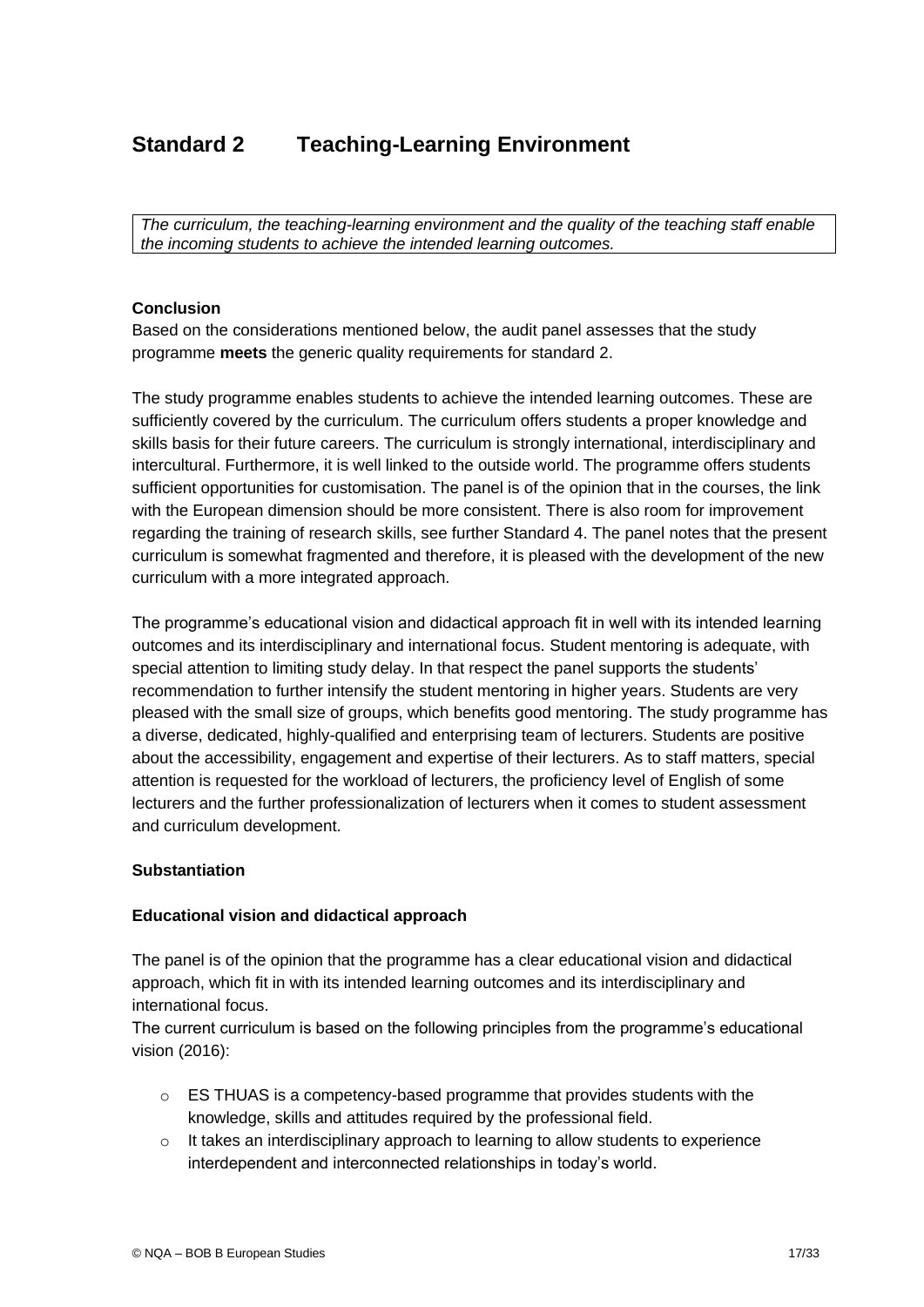$\circ$  It offers scaffolded and integrated learning based on the horizontal and vertical alignment of a series of continuums, namely intercultural competence, body of knowledge, professional skills, modern foreign languages, project management and research skills.

These principles have gone hand in hand with a didactic approach that aims to create international professional situations, using professional products - such as proposals, position papers, simulation games, advisory reports, marketing/export plans - for assessments whenever possible, while employing a diversity of activating and challenging teaching methods in an intercultural environment. Methods include lectures and seminars, simulation games, presentations, blended learning courses and projects.

#### **Structure and content of the study programme**

The two versions of the ES programme at THUAS, the four-year programme and the accelerated three-year track, cover the same content and competences, but the three-year track is more compact, has a slightly different course load and requires more self-study. Both programmes feature a foundation year in which students are introduced to different perspectives of Europe, learning about European politics, business and culture in the first semester, while sharpening professional skills (research and communication) and learning foreign languages. The second semester focuses on enhancing knowledge of public and private sector organisations operating within the European framework, with a comprehensive study of management and marketing and continued work on skills and languages.

After the first year, students start their Bachelor phase in which they will continue their interdisciplinary career preparation and have the opportunity to customise their study according to their own career goals. During the first year, students also choose a specialization for the remainder of their study and can focus on public or private sector management. Students can also customise their studies through additional options for languages, electives, minors, the kind of work placement and topic selection for the Final Project. For a select group of students with the specialization in the public sector, a pre-master trajectory is open, offered in collaboration with Leiden University. Most students follow an exchange programme during their Bachelor phase to study abroad for five months at one of over 100 partner institutions, worldwide, not only in Europe. After further training and advanced courses on European issues affecting both the private and public sector, all students must complete two challenges to obtain their Bachelor diploma: a five-month work placement (internship) for an international employer and a final research project (Final Project). For an overview of the curricula, see appendix 1.

## *Internationalisation*

Internationalisation is strongly embedded in the programme, according to the panel. The programme has a fully internationalised curriculum that earned a distinctive quality feature in its 2016 accreditation, resulting in a Certification for Excellence in Internationalisation from ECA (European Consortium for Accreditation). The programme plans to re-apply for this certificate in the near future. Internationalisation is present throughout the curriculum in course content, in the ongoing assessment of intercultural competence, in the study abroad programme and in internationally oriented work placements. Students also follow courses in German, French and Spanish. The international context of the programme is further supported by its international student population. Over the past two decades between 20 and 30 percent of each cohort consists of international students, apart from the incoming international exchange students (+100)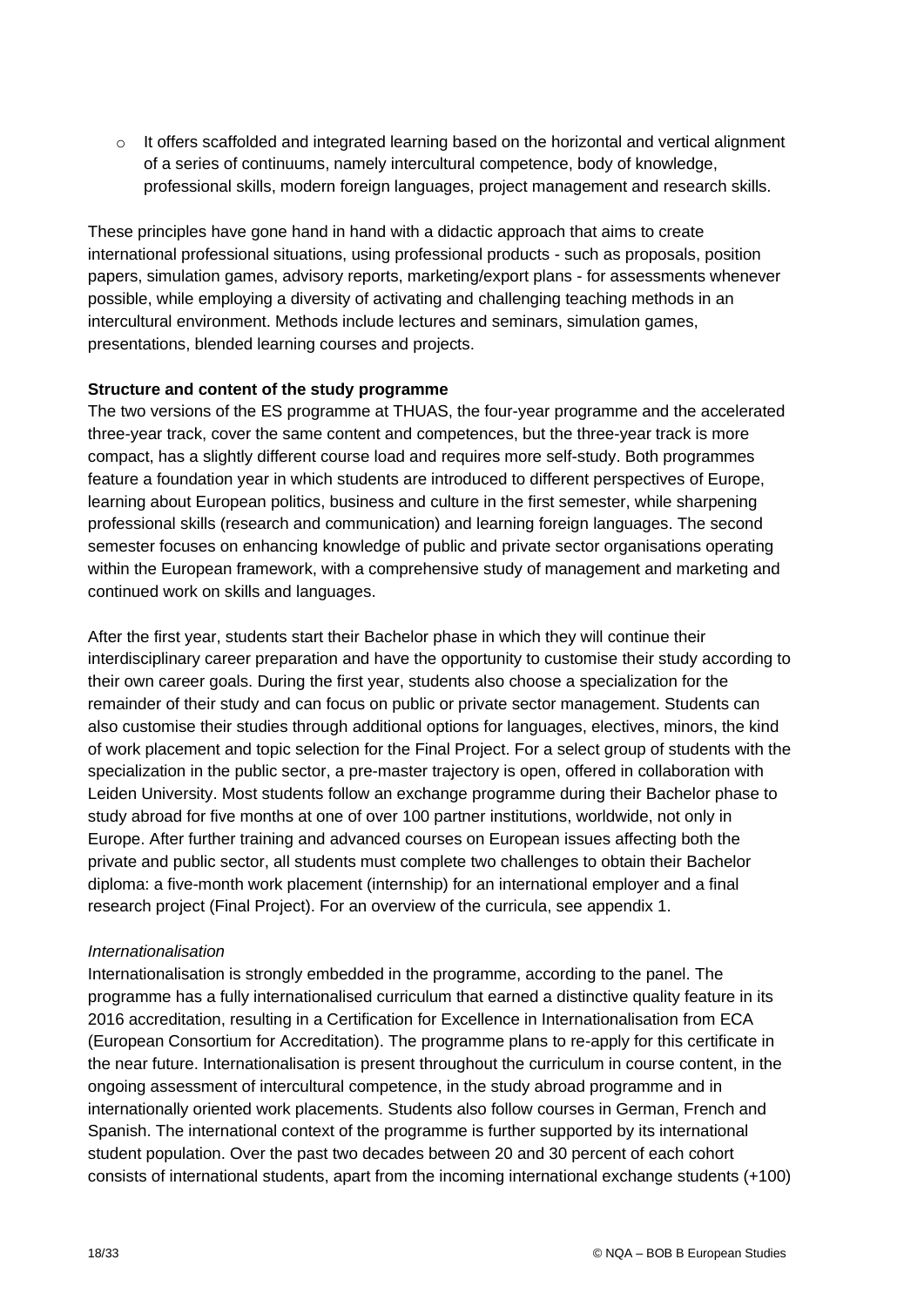every semester. This results in diverse classes with a variety of cultural backgrounds. The teaching staff is also considerably international, including at least 16 nationalities.

ES THUAS has been taught exclusively in English since 2015, when it was decided to merge the Dutch variant of the four-year programme with the English variant that was created in 2010. Merging the programmes allowed ES to offer all students – not only those in the three-year track, which was already taught in English – a fully international experience that has since then facilitated the development of intercultural competence and strengthened the sense of global citizenship, while also preparing students for a globalised labour market.

#### *Research skills*

The programme aims at a curriculum with a strong focus on research. All students take at least two research skills courses (6 EC in total), with the four-year programme having an extra course in research design in preparation for their final year (3 EC). Students are also called upon to conduct research in several courses and in many projects. In many cases, the professional field is involved. In the *Europe 21* project in year 3, students conduct research to advise external assignment providers and many students do applied research for an employer as a graduation project. ES THUAS is currently working towards closer cooperation with the THUAS lectorates, especially with the Lector for the Changing Role of Europe. The lector has participated in the curriculum development and regularly hires ES-students as interns, while several staff members participate in her research group.

#### *New curriculum*

The programme is planning to launch a new curriculum in September 2021. At the time of the site visit only a basic sketch of the new curriculum was available. In the new curriculum, the study programme aims to establish more integration between subjects and between knowledge and skills. It will also become more practice-oriented, with the focus on professional products student have to deliver to prove that they have achieved the learning outcomes of the courses concerned. In the new curriculum students will be able to customise their entire final year around a specific professional profile in the field of business, public policy or culture; the latter specialization will be new. The new curriculum will be based on the THUAS *Let's Change: Educational Vision & Framework*, which communicates three WIN goals: global citizenship (*wereldburgerschap)* internationalisation and networking. The didactic approach will be based on Filip Dochy's model *High Impact Learning that Lasts (HILL)* with the following building blocks: urgency, learner agency, action & sharing, collaboration & coaching, hybrid learning, flexibility and assessment as learning.

All in all, according to the panel, the present curriculum offers students an adequate knowledge and skills basis for their future careers. The curriculum is strongly international, interdisciplinary, intercultural and sufficiently linked to the outside world. The intended learning outcomes are covered by the curriculum, although the connection to the European dimension should be stronger. Some courses have a more general international context without a clear link to the European dimension. For example, the panel has seen examples of work placements with no connection to Europe. The panel also notes that the curriculum is somewhat fragmented, with too many separate courses. In that respect the panel is pleased with the development towards more integration in the new curriculum. However, at the time of the site visit, it was not completely clear what the extent and content of the integration in the new curriculum would be. The programme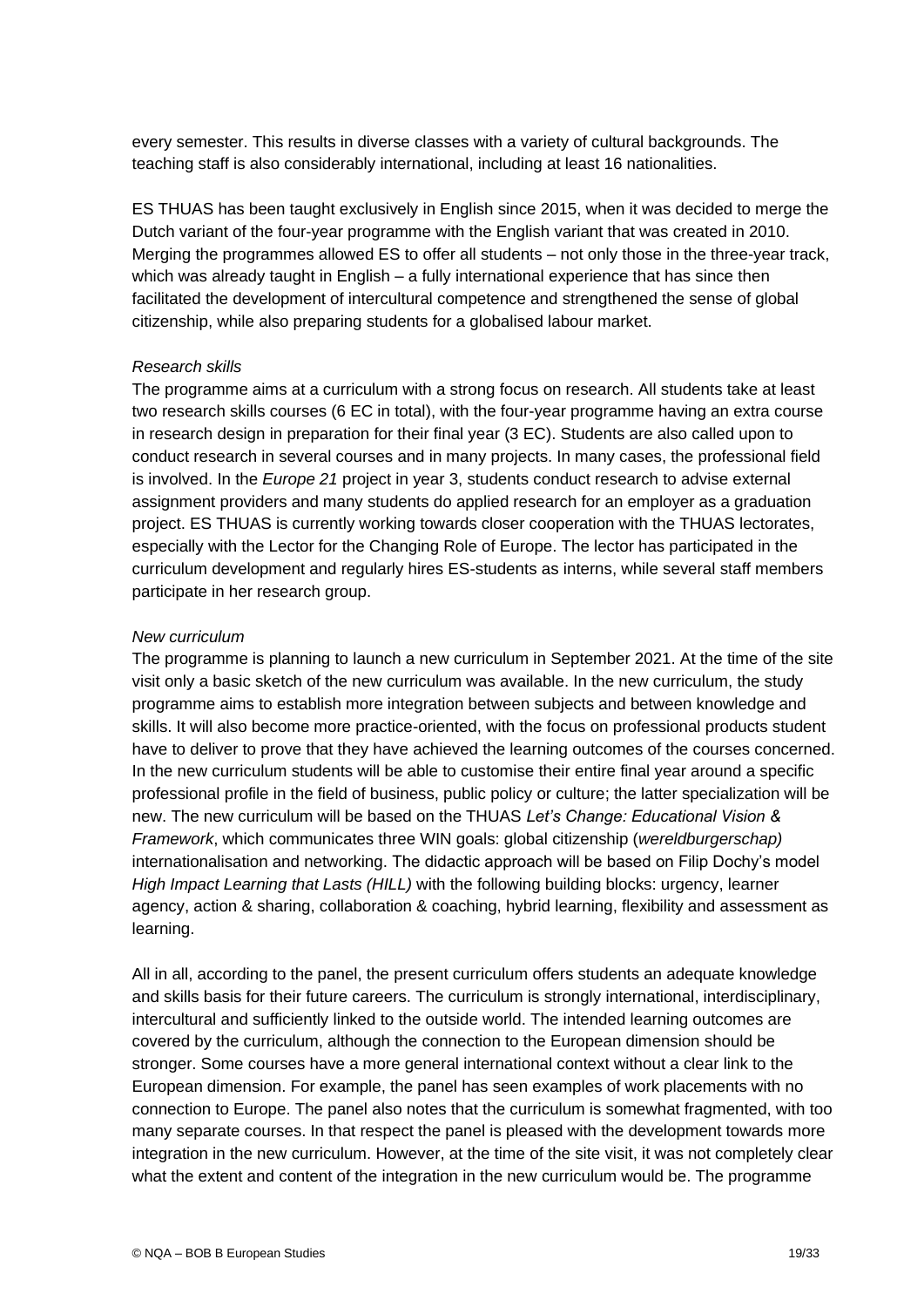should make clear choices in this respect, according to the panel. As to research skills, there is room for improvement, according to the panel, see further Standard 4. Finally, the study programme has established a competency matrix to show in which courses the programme's competences are dealt with. The panel recommends completing this matrix to also show for every course at which level competences are assessed.

Based on student evaluations, the Student Chapter in the Self-Evaluation and the meetings the panel had with students, the panel draws the conclusion that students are positive about the contents of the programme. They appreciate the proper balance between theory and practice. However, according to some students, the programme could be more challenging. Students are especially positive about the room for discussion about topical issues. Regarding political subject matter, some students advocate to pay more attention to Eastern European perspectives. The training in foreign languages is highly valued by students.

## **Mentoring and Career Development**

Every ES student is assigned an Educational Career Supervisor (ECS) who provides guidance to an entire class in year one, and personal coaching to each of the students in that class throughout their time in the programme. The ECS supervisors play an important part in the student retention challenge the study programme is facing, with a relatively high drop-out rate in the first two years. Students are meant to develop their independence as they progress through their studies and supervision should become more extensive. However, in order to better combat study delays, ES has increased supervision in higher years, in addition to other efforts, such as a new study delay team. ECS supervisors are the first point of contact for students and often refer students to other departments for more specific support. These include the student counsellor for students in need of assistance with special needs and the student psychologist for students in need of assistance with their mental health and/or learning disabilities.

ES THUAS also started a Student Mentoring project in 2019. A team of second and third-year students was recruited to serve as mentors to each new first-year class in the autumn of 2019. After guiding the new students during the introduction week, the mentors went on to provide coaching and support and to serve as a source of answers to questions that students do not always want to ask teachers. It is too early to tell if the project will contribute to increased success, but preliminary evaluations were positive, with students stating that they appreciated the support and mentors noting that students felt comfortable approaching them for help.

The programme has also taken initiatives to strengthen the sense of community among students by revamping its student association into ESCAPE (European Studies Commission for Activities, Promotions and Events). ESCAPE organises educational activities, and parties and assists other students organisations in setting up and running events, while further encouraging a sense of student community through social media activities.

The panel assesses the mentoring and career development as adequate, based on the related policies and the observations of students about this aspect in the student chapter of the Self-Evaluation and on what students told the panel during the site visit. Students are positive about the ECS supervisors and are positive about the small groups, which benefits proper supervision in their eyes. Students, however, ask for even more intensive supervision in the higher years to reduce study delays. The panel fully supports this request.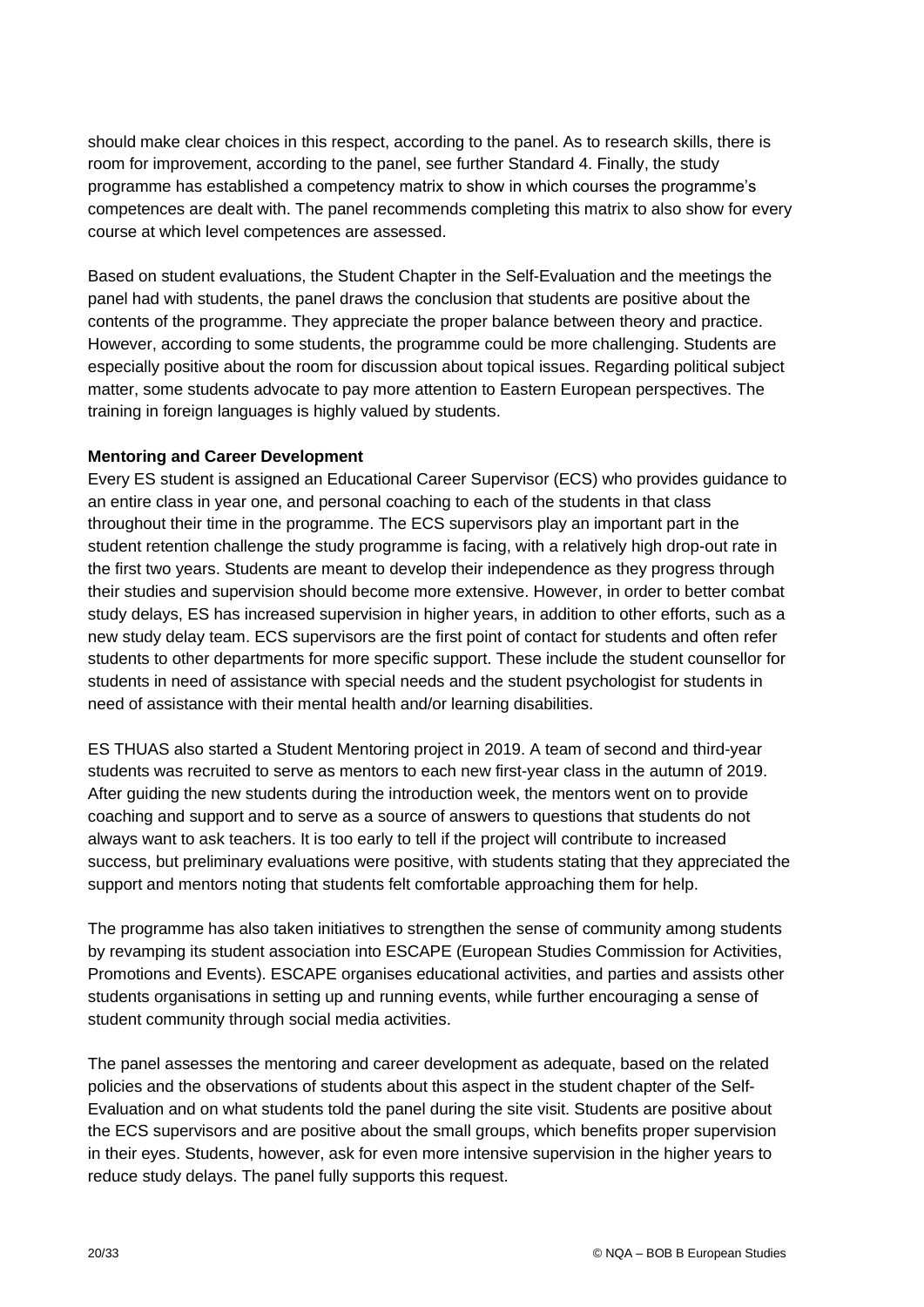#### **Teaching Staff**

The team of teachers consists of 71 members. Over 80% of ES staff has a master's degree and almost 10% a PhD; 46 lecturers are involved in research projects or have contributed to research publications. The majority holds an external teaching qualification or has completed an internal THUAS certification programme for teaching. In line with the standard THUAS policies, the programme generally requires a master's degree or higher and a teaching certification or commitment to obtaining one as a pre-requisite to employment. About 30% of the lecturers is BKE-certified (Basic Assessment Qualification).The teaching staff is diverse with at least sixteen nationalities, representing different (bi)cultural backgrounds and a wide range of qualifications in different disciplines.

Many members of the teaching staff are active in professional networks and through activities such as supervision of Work Placement Supervision and alumni networking they stay in touch with the professional field. THUAS encourages staff to develop themselves, with 10 percent of their hour allocation dedicated to training every year. Staff can explore their own training opportunities but also do standard trainings.

The panel has met a dedicated, diverse and highly-qualified team of lecturers with a clear enterprising spirt. The expertise of the staff covers the contents of the curriculum. Staff surveys show that staff members are mostly satisfied with their jobs, despite the high workload. The lecturers the panel met confirmed this. From the meeting with the lecturers, it became clear that a new, stable management is most welcome in the study programme, as lecturers ask for more consistent guidance. Lecturers stated that they are positive about the training and professionalization facilities offered by the study programme. Course and student evaluations and the Student Chapter of the Self-Evaluation show that ES students are positive about the quality, accessibility, engagement and expertise of their lecturers. This was also confirmed by the students the panel interviewed. However, as to the proficiency level of English of some lecturers, there is room for improvement, according to the students. The panel, therefore, advises the study programme to try to solve the workload issue and to invest in improving the proficiency in English of the lecturers concerned. The panel also advocates further investment in the professionalization of lecturers in assessment (BKE) and in curriculum development.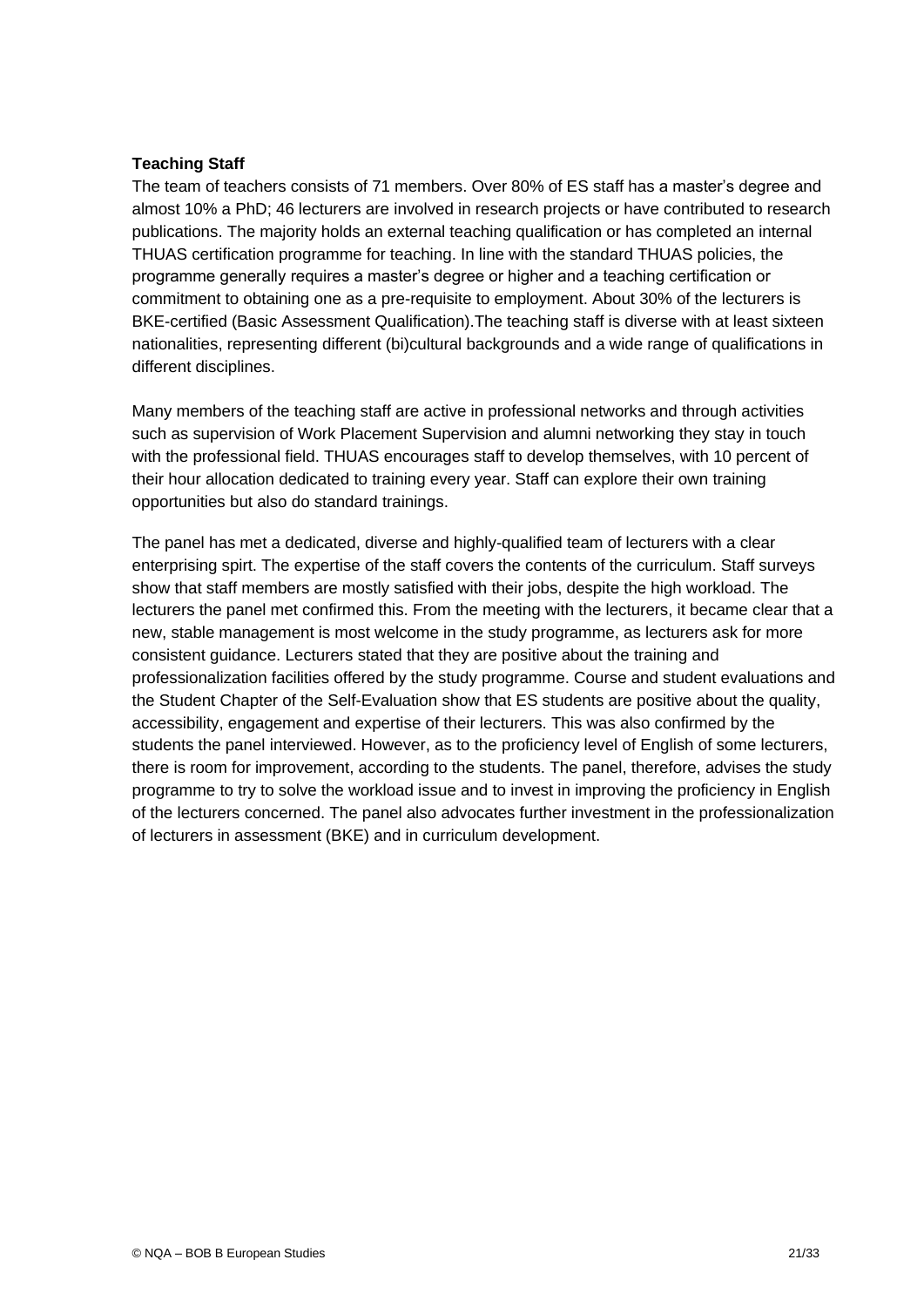# **Standard 3 Student Assessment**

*The programme has an adequate system of student assessment in place.*

#### **Conclusion**

Based on the considerations mentioned below, the audit panel assesses that the study programme **meets** the generic quality requirements for standard 3.

The study programme has adopted an assessment policy which is aligned with the learning outcomes. The overall quality of the assessments is satisfactory. They meet the requirements of validity, reliability and transparency. The study programme uses an adequate mix of exams and assessments. However, despite the development towards more integrated courses, there is still a considerable number of separate assessments. The grading of the exams and assessments is insightful. Students judge the assessment system and the various assessments as satisfactory, but they note a discrepancy between the levels of difficulty of the exams. They are positive about the feedback they get for the assessments, except for the final projects (see Standard 4). According to the panel, the quality assurance system for student assessment is well designed and works properly in practice, with calibration of grading and the consistent use of testing matrices and of the four-eyes principle. The Exam Board and Testing Committee are highlyqualified, very knowledgeable, pro-active and have an established position within the study programme.

## **Substantiation**

## **Testing policy and its execution**

THUAS ES has a vision for testing and assessment based on the programme's learning outcomes, influenced by standard practices within the Faculty of Management and Organisation and THUAS as a whole. All assessments are based on the Intended Learning Outcomes, which is shown in Competence Matrices and Programme Tables. These can be traced back to the Competence profile.

In keeping track with the programme's vision, assessments become more complex throughout the programme. While multiple-choice tests are common in many first-year courses, they tend to fade out as students make progress through the curriculum and are replaced by open question exams that require analysis and synthesis, as well as research reports, essays and other types of assessment. Skills courses frequently make use of professional products, such as speeches, proposals, position papers, web texts and other products, leading up to the Final Project (see Standard 4). ES THUAS strives to prepare students for the professional field with simulations of professional situations and to involve the professional field in assessment by using external assignment providers on projects where possible, such as in the Europe 21 Project, see also Standard 2.

The panel has studied a representative selection of written assessments and related assessment forms. For the assessments at end level, see Standard 4. According to the panel, the assessments meet the standards of bachelor assessments and meet the requirements of validity,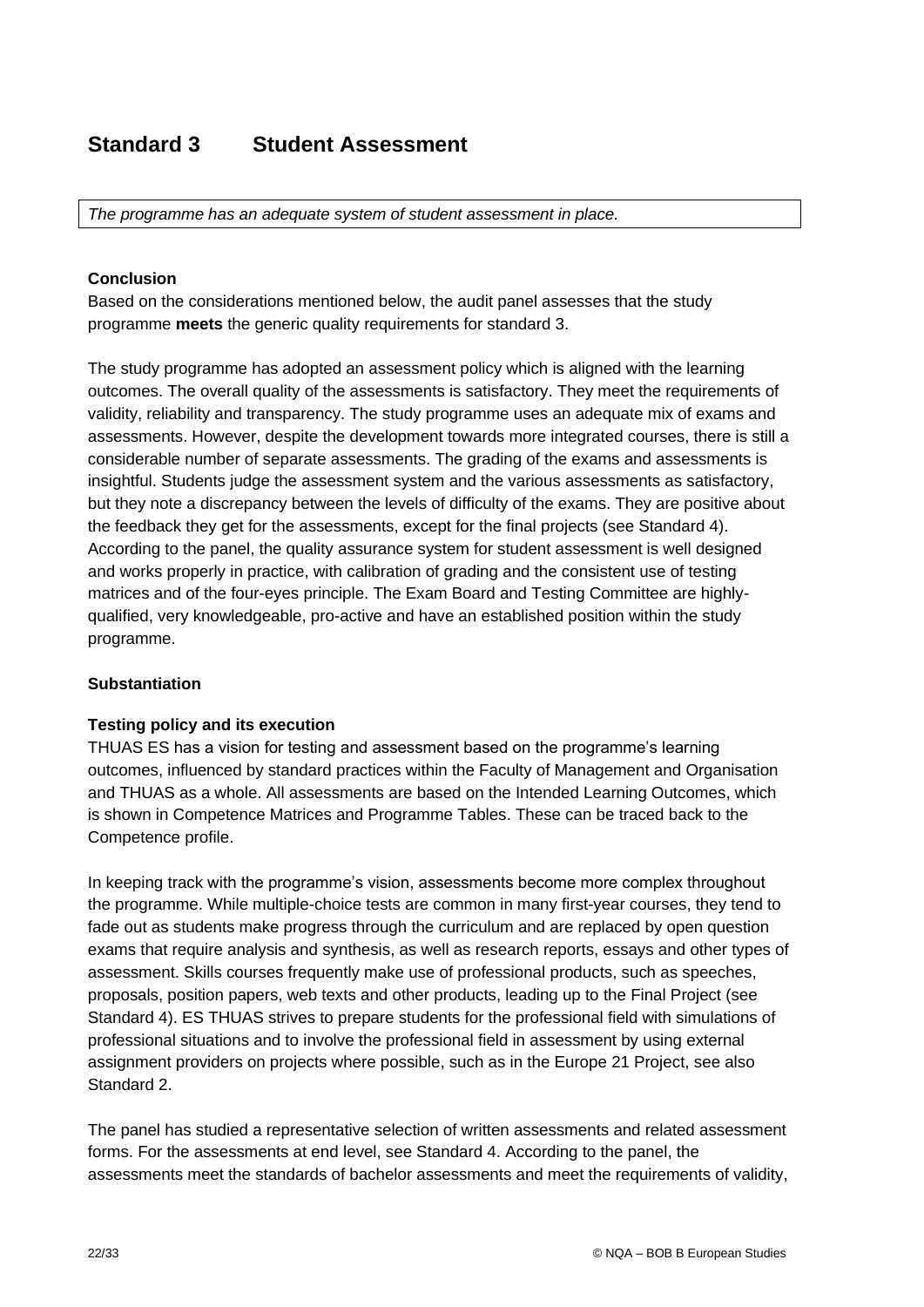reliability and transparency. The panel notes that there is still a considerable number of separate assessments, despite the development towards more integrated courses. Reducing the number of exams could of course also help to reduce the workload of lecturers, see also Standard 2. According to the panel, reducing the number of exams should be linked to a clear structure which shows which competences are assessed at which level, in which type of – integrated – assessment.

The grading is insightful, according to the panel. Students judge the assessment system and the various assessments as sufficient, although they note a discrepancy between the levels of difficulty of the exams. They are positive about the information about the assessment procedures and assessment criteria. This also holds for the feedback they get for the assessments, except for the Final Projects.

#### **Quality assurance of student assessment**

The study programme has a quality assurance system for student assessment in place with the following main elements. All exams are developed using a testing matrix that demonstrates the connection between learning outcomes and test components, before an assessment is designed. All tests and testing matrices are reviewed by a second reader before they are handed in for further review by the Testing Committee, which reviews and evaluates a selection of tests in every exam period, often providing feedback to teachers. Furthermore, there is intensive internal calibration of the grading of assessments. For the assessment of Final Projects, ES THUAS participates in external calibration with its sister programmes of NHL Stenden and Zuyd UAS. The overall quality and transparency of the assessment process is monitored by the Exam Board, which operates at Faculty level.

Assurance of the testing quality has been a point of focus in the last years. In 2019, the Testing Committee issued updated guidelines for exam design and a new checklist for staff to guarantee that all appropriate steps are taken in the exam design process, while also ensuring that all exams are checked by a qualified colleague. The committee reviews a selection of exams and assignments in every exam round, with deadlines set to facilitate timely feedback, allowing teachers to improve exams, if necessary, before they are used to assess students. Exam results are reviewed after each exam round and, where necessary, discussed with staff.

According to the panel, the programme's quality assurance system for student assessment is well thought through and works properly in practice, with calibration of grading and the consistent use of testing matrices and the four-eyes principle. Based on recent reports of the Exam Board and Testing Committee and the meeting with members of both bodies, the panel is impressed by the quality of their work. Both the Exam Board and the Testing Committee are very knowledgeable, pro-active and have an established position within the Faculty and the study programme itself. The members of the Exam Board and Testing Committee have a lot of expertise in the field of testing and examination, but not all had completed their BKE-training at the time of the site visit. Yet, both bodies include members who have completed the SKE-training (Senior Assessment Qualification).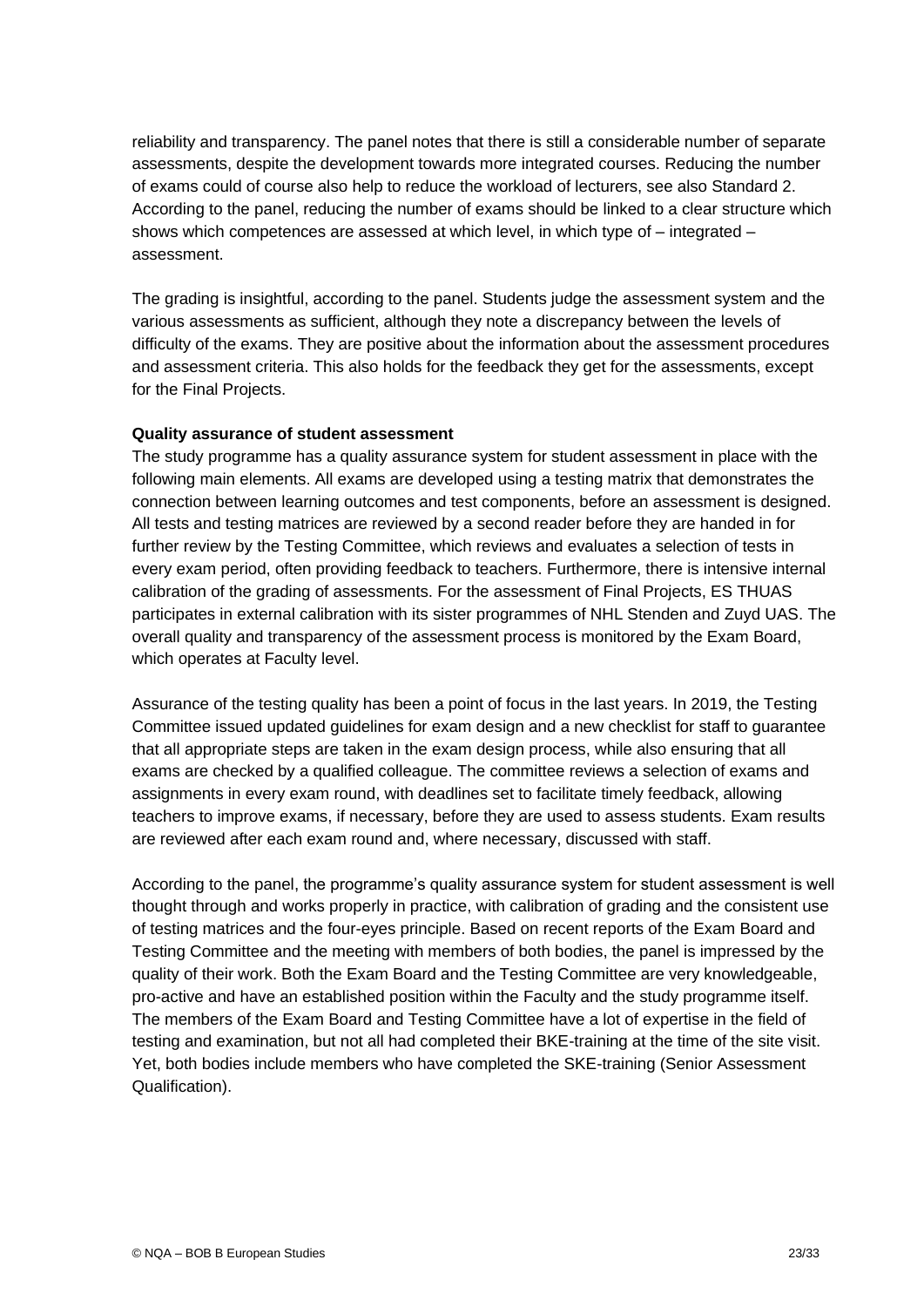# <span id="page-23-0"></span>**Standard 4 Achieved learning outcomes**

*The programme demonstrates that the intended learning outcomes are achieved.*

#### **Conclusion**

Based on the considerations mentioned below, the audit panel assesses that the study programme **partially meets** the generic quality requirements for standard 4.

The study by the panel of the main graduation products, Work Placement reports and final projects, has led to the panel questioning whether all competences having a European dimension are realised at the intended end level. As to the graduation products, the panel is in general satisfied with the level, but in several Work Placements and final projects, there is no link to the (core) competences with European subject matter, such as European integration, EU-institutions and EU-policies. Some of the final projects relate to marketing or international business in general, without any link to European aspects.

With regard to the Final Projects, the panel is of the opinion that in general, the empirical research cycle can be further improved and can be further adjusted to practice oriented research. The assessment forms could be more insightful and the feedback students get could be more elaborate. The supervision of students for writing the Final Project could be intensified. Alumni and representatives of the professional field are positive about the programme, but their positive judgement mainly relates to generic skills and attitude, but hardly to knowledge of and insight in specific European subject matter.

#### **Substantiation**

#### **Graduation process**

The end level assessment consists of three main components: a five-month work placement, documented in a placement report (30 EC); a final research project (Final Project) that is either a theoretical research paper – for students intent on a master's degree – or applied research for an employer (15 EC) and iReflect, a final reflection on intercultural development (the student has to pass this in order to graduate). These three components should cover all competences at end level. In all components, attention is paid to the language. Only in the Final Projects the language is assessed separately. The other languages are assessed at end level before the final phase.

During the work placement students are supervised by a placement supervisor of the study programme and by a mentor of the placement organisation. The placement is assessed by the placement supervisor and the second reader of the placement report. For their assessment, they consult the placement organisation.

For the Final Project, each student is guided by a supervisor, who can spend nine hours on the supervision per student. The final project is assessed by the supervisor and a second marker. A third assessor will be consulted in case of failure or any apparent difference in the results of the first two assessors. In case of an applied research project for an employer, the employer will be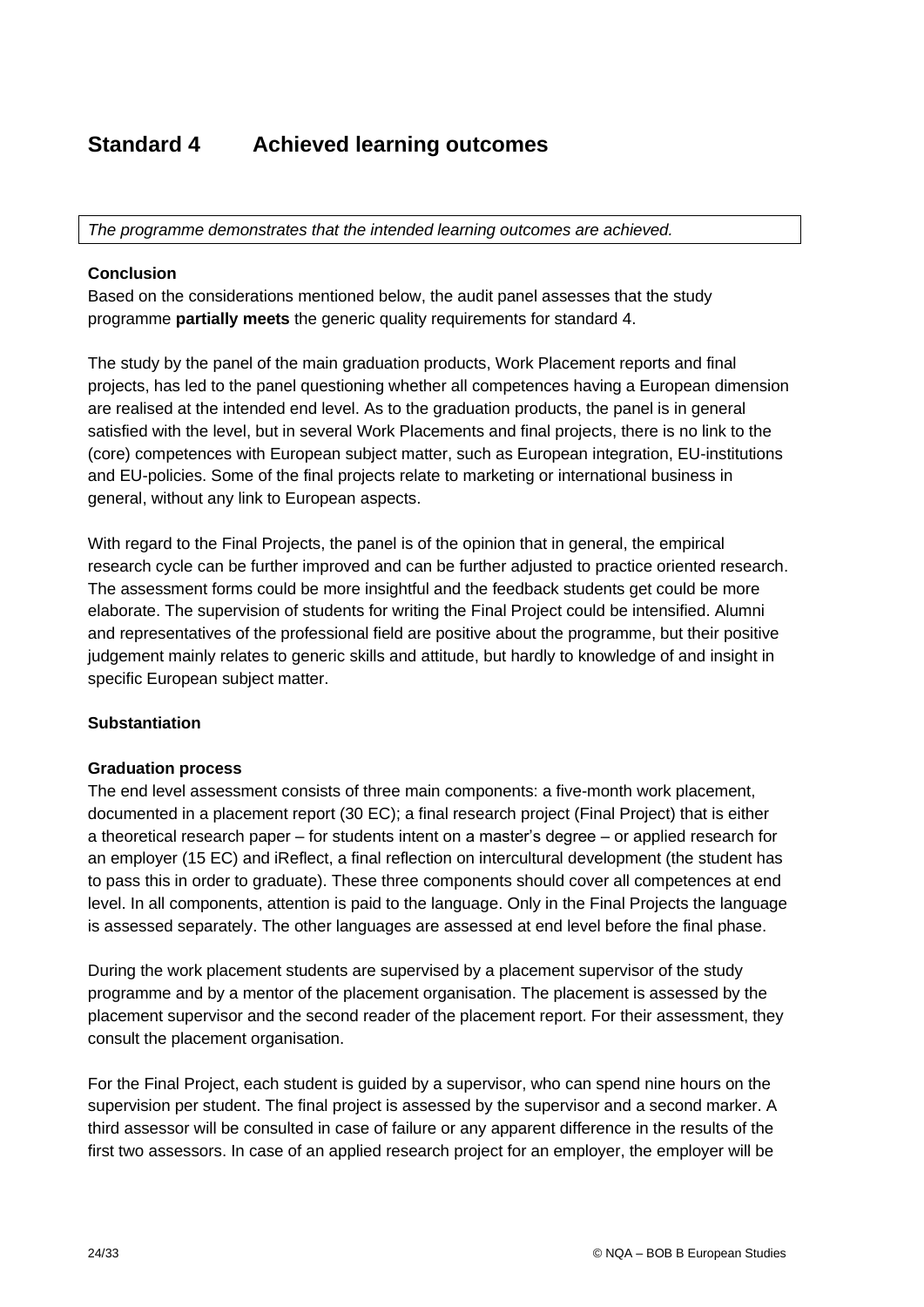asked for an advisory assessment. A language assessor will assess the quality of the writing skills, usually English.

The panel is of the opinion that the graduation phase is well designed with a proper assessment system. However, as to the guidance of the final projects, students and alumni have stated that this could be intensified. The workload of supervisors of final projects is high, having to guide groups of twelve students working on their final projects.

#### **Level of intended learning outcomes in graduation products**

The panel has studied a number of documents that illustrate the final level of European Studies students at graduation. These documents consisted of 21 Final Projects of students who graduated in the last two academic years. The panel initially studied 15 Final Projects, but since it graded two of them as insufficient, it studied six additional ones. Furthermore, the panel studied five Work Placement reports and eleven iReflect essays, with the related assessment forms. These graduation products were selected from the group of 21 graduates of whom the panel studied their Final Projects.

As to the graduation products, the panel is in general satisfied with the level, although there is room for improvement. According to the panel, in several Work Placements and Final Projects, there is no link to the (core) competences with European subject matter, such as European integration, EU-institutions and EU-policies. Some of the final projects relate to marketing or international business in general, without any link to European aspects. Neither some Work Placements had any link with European aspects. This triggers the question whether the competences with a European subject matter are realised at the intended end level.

Of the 21 final projects the panel has studied, it has graded 19 Final Projects as sufficient and two as insufficient, because the panel was of the opinion that the general professional bachelor's level was not met in these two Final Projects. The panel has noted that most Final Projects with a business topic have hardly any link to the (core) competences with European subject matter, or no link at all. The panel is of the opinion that in general, the empirical research cycle can be further improved and can be further adjusted to practice-oriented research, starting from a relevant practical problem/challenge, analyzing the problem, gathering the data and information required, analyzing these correctly and translating that into an advice or an innovation for the professional field. Furthermore, the interdisciplinary approach, one of the programme's main aims, could be more present in some Final Projects. Despite the above critical remarks, the panel has also seen some Final Projects in which the quality of the research was very high and which were truly interdisciplinary. As to the assessment forms of the Final Projects, according to the panel, they could be more insightful and the feedback students get could be more elaborate.

## **Functioning of alumni in the professional field**

The panel studied recent alumni surveys and Work Placement providers surveys. It has also spoken with alumni and representatives of the professional field. Alumni are positive about how the programme has prepared them for their professional career. Also representatives of the professional field are positive about the qualities of the ES-graduates of THUAS. However, it struck the panel that in this respect the alumni and representatives of the professional field only referred to generic skills and attitude, such as networking skills, flexibility and pro-activeness. They did not make any reference to knowledge of and insight in specific European subject matter.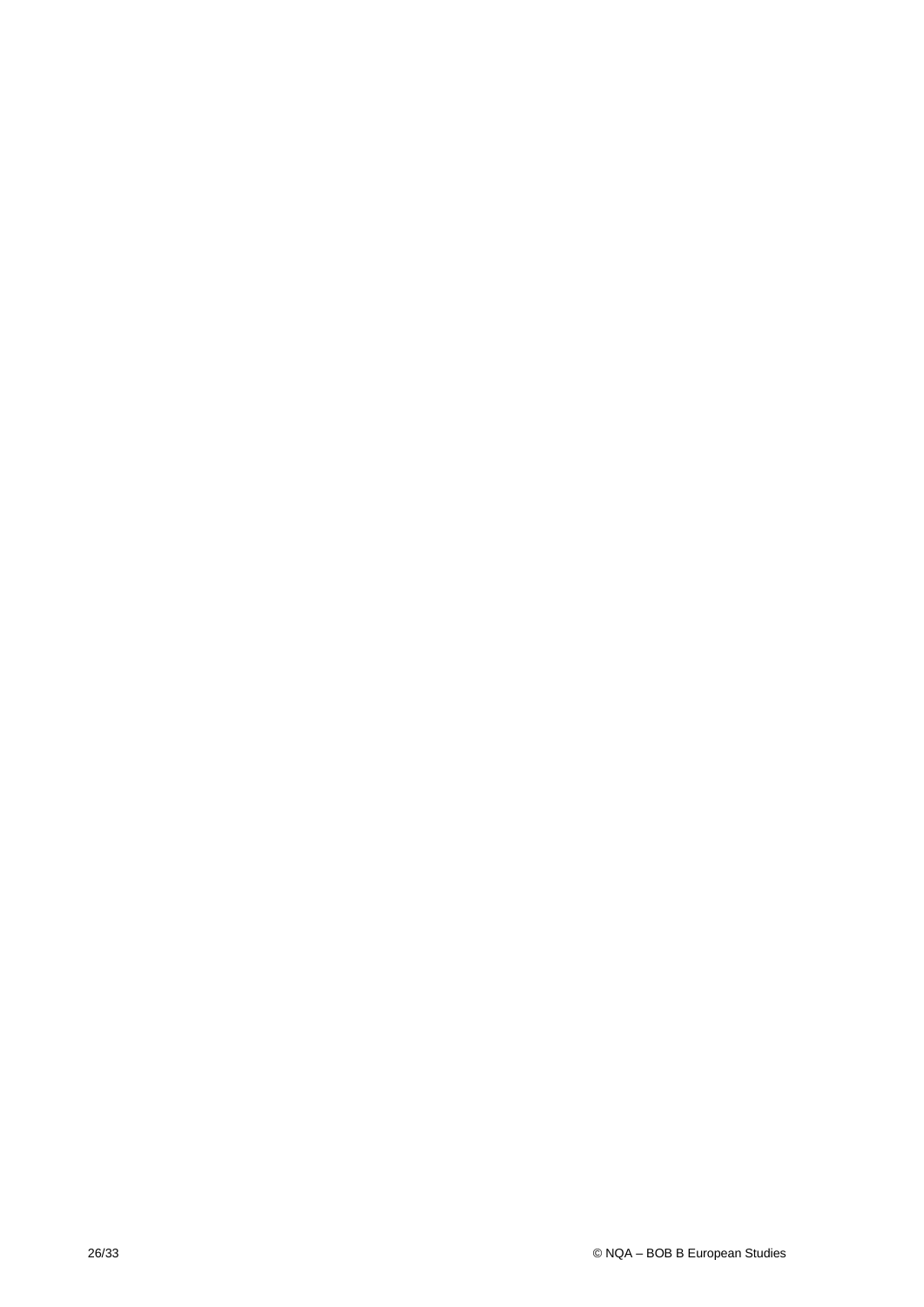# <span id="page-26-0"></span>**Final Conclusion**

## **Assessments of the Standards**

The audit team comes to the following judgements with regard to the standards:

|                                           | <b>B European Studies</b>              |
|-------------------------------------------|----------------------------------------|
| Standaard 1 Intended Learning Outcomes    | Meets the generic quality requirements |
| Standaard 2 Teaching-Learning Environment | Meets the generic quality requirements |
| <b>Standaard 3 Student Assessment</b>     | Meets the generic quality requirements |
| Standaard 4 Achieved Learning Outcomes    | Partially meets the generic quality    |
|                                           | requirements                           |

The judgements have been weighed in accordance with the NVAO assessment rules. On the basis of this, the audit panel assesses the quality of the existing Bachelor study programme European Studies of The Hague University of Applied Sciences as **conditionally positive.**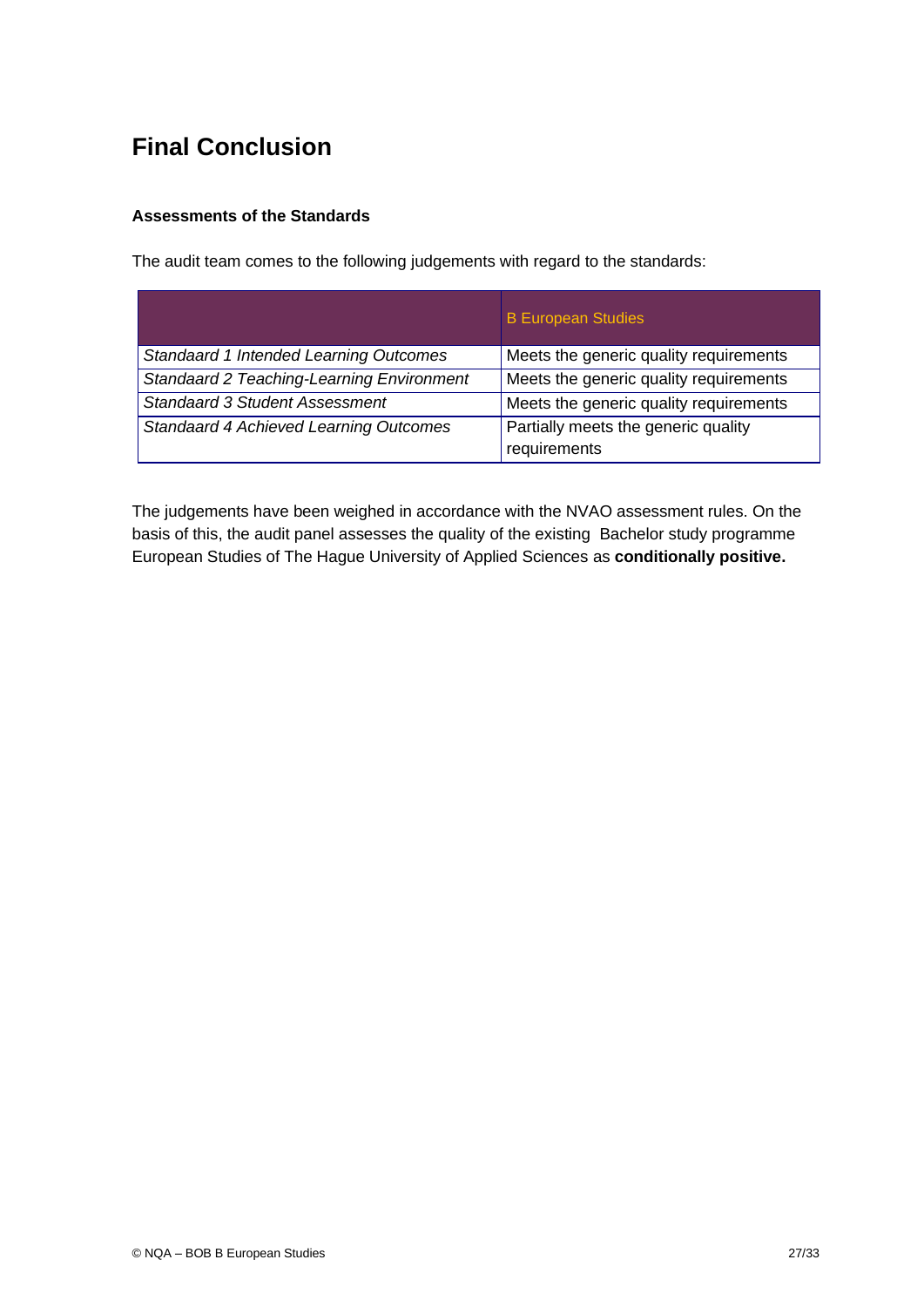# **Conditions for Improvement**

Because of the final conclusion **conditionally positive**, the panel has formulated several conditions for improvement, of which it deems that it is feasible for the programme to realise these within a period of two years.

- 1. Develop a shared vision on the European dimension in graduation products.
- 2. Apply and maintain stricter criteria as to the subject matter of the Work Placements and final projects, so that they all have a clear European dimension.
- 3. Improve the preparation and guidance process regarding practice-oriented research skills, with specific attention for the following subjects:
	- o **Problem analysis:** defining the problem and research questions at an early stage in the process.
	- o **Theoretical framework:** applying insights from existing theory on the challenge in practice, to make a stronger link between theory and practice.
	- o **Data gathering and analysis:** using an appropriate data gathering instrument to gather the data needed to answer the research questions (link questions and data gathering).
	- o **Findings, conclusions and recommendations:** building a link between theory, own data gathering and a practical recommendation requires some further attention.

Intensify the guidance of the students when working on their final projects and establish a proper feedback culture. Include clear go/no go moments in the process of making the final project.

- 4. Make the assessment forms of the final projects more insightful.
- 5. Elaborate the feedback for students on the final version of their final projects.
- 6. Make comprehensive competency matrices with the old and new competences to make clear where each competency is assessed in the programme at which level. Students need to be well informed about which competences they need to meet during the graduation phase and which products they need to deliver to demonstrate that they meet these competences.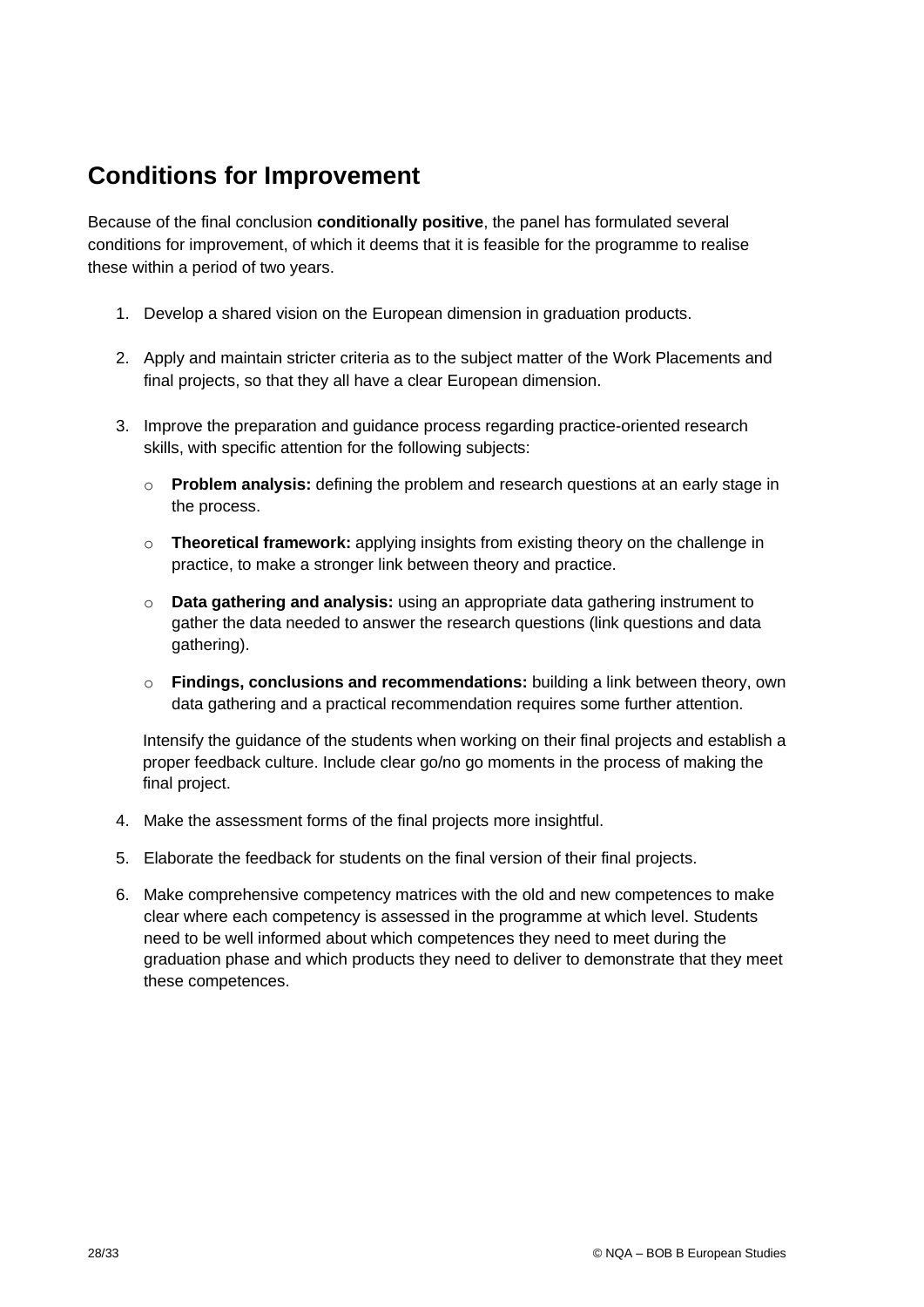# <span id="page-28-0"></span>**Appendices**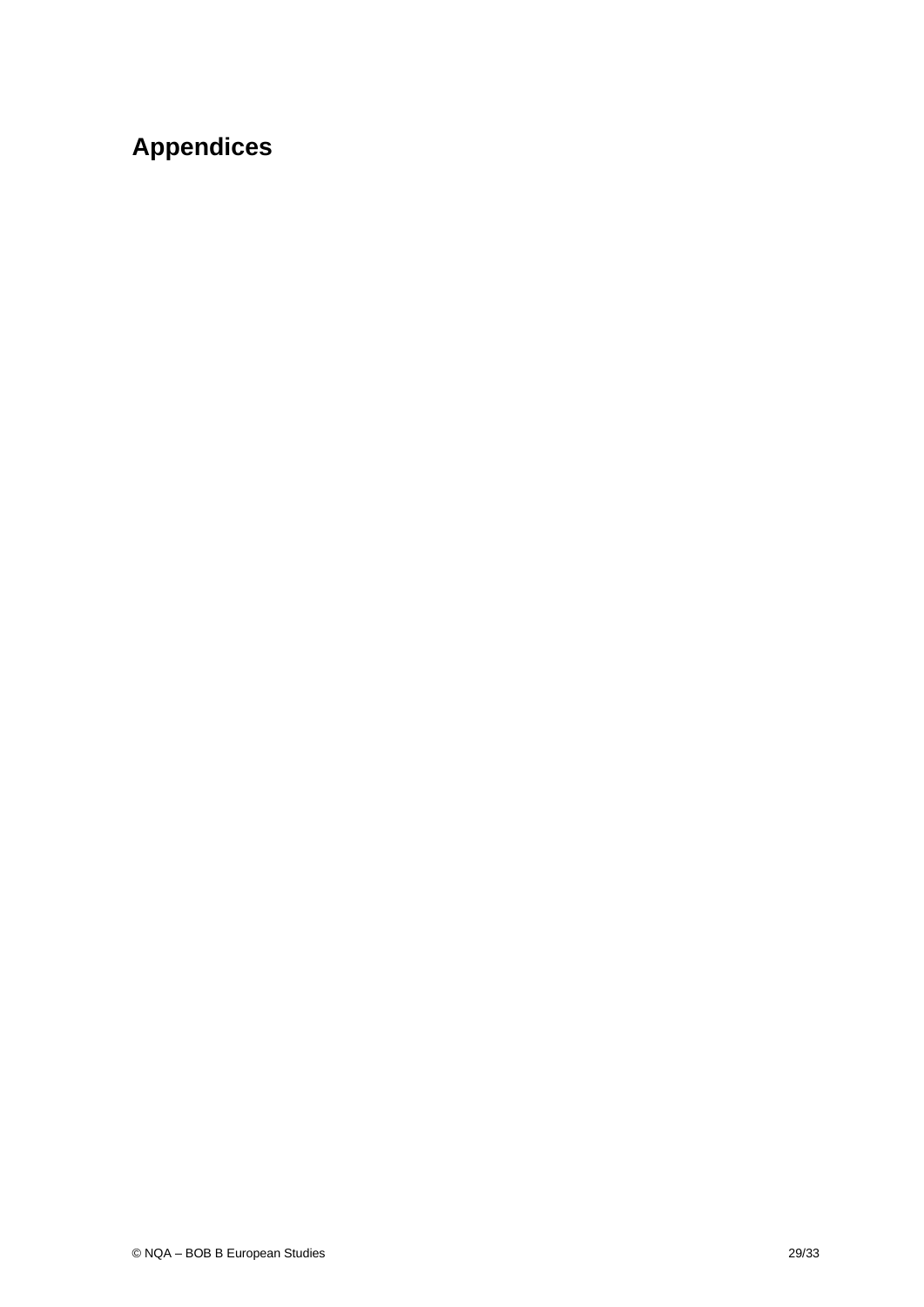# <span id="page-29-0"></span>**Appendix 1: Curriculum overviews**

| ES <sub>4</sub>                                                                                                                                                        | <b>Semester 1</b>                                                                                                                                                      | Semester 2                                                                                                                                                             |
|------------------------------------------------------------------------------------------------------------------------------------------------------------------------|------------------------------------------------------------------------------------------------------------------------------------------------------------------------|------------------------------------------------------------------------------------------------------------------------------------------------------------------------|
| Languages & Intercultural Competence<br>(Competences 1, 6 & 7)                                                                                                         | Modern Foreign Languages & Practicals<br>Project: Focus on Europe Today                                                                                                | Modern Foreign Languages & Practicals<br><b>Intercultural Communication</b>                                                                                            |
| <b>Career Development</b>                                                                                                                                              | <b>Educational Career Supervision -</b><br>programme & coaching<br>Living & Working in Europe                                                                          | Educational Career Supervision - programme &<br>coaching<br>Living & Working in Europe                                                                                 |
| Year <sub>2</sub>                                                                                                                                                      | <b>Decision-Making in a European Framework</b>                                                                                                                         |                                                                                                                                                                        |
| Knowledge of European politics, culture and<br>business (Competences 7-20)                                                                                             | <b>European Public Policy</b><br>Strategic Planning in the Public & Private Sectors<br>Project: Europe@Home                                                            | <b>Public or Private Sector Specialisation Unit</b><br>- Politics in Practical Application<br>- Strategic Export Marketing<br>Project: Europe@Home                     |
| <b>Research &amp; Communication Skills</b><br>(Competences 1, 2, 4, 5, 6, 7, 8, 10 & 11)                                                                               | <b>Advanced Research Skills</b><br><b>Policy Argumentation</b><br><b>Negotiating Policy in English</b><br>Project: Europe@Home                                         | <b>Academic Writing</b><br>Project: Europe@Home                                                                                                                        |
| Languages & Intercultural Competence<br>(Competences 1, 6 & 7)                                                                                                         | Modern Foreign Languages & Practicals<br>Project: Europe@Home                                                                                                          | Modern Foreign Languages & Practicals<br>Project: Europe@Home                                                                                                          |
| <b>Career Development</b>                                                                                                                                              | <b>Educational Career Supervision-coaching</b><br>Living & Working in Europe                                                                                           | <b>Educational Career Supervision - coaching</b><br>Living & Working in Europe                                                                                         |
| Year 3                                                                                                                                                                 | <b>Europe in the 21st Century</b>                                                                                                                                      |                                                                                                                                                                        |
| Knowledge of European politics, culture and<br>business (Competences 7-20)                                                                                             | Exchange & iStart (minors are optional for<br>international students who choose not to study<br>abroad)                                                                | The Legal Dimension of Europe<br><b>Issues in 21st Century Europe</b><br>Project Europe 21                                                                             |
| <b>Research &amp; Communication Skills</b><br>(Competences 1, 2, 4, 5, 6, 7, 8, 10 & 11)                                                                               |                                                                                                                                                                        | Research Design for the Public & Private Sector<br><b>Digital Writing</b><br><b>Issues in 21st Century Europe</b><br>Project Europe 21                                 |
| Languages & Intercultural Competence<br>(Competences 1, 6 & 7)                                                                                                         |                                                                                                                                                                        | Modern Foreign Languages & Practicals<br>Project: Europe 21                                                                                                            |
| <b>Career Development</b>                                                                                                                                              | <b>Country Tutoring</b><br>iStart                                                                                                                                      | Educational Career Supervision - Coaching or<br>Study Delay coaching                                                                                                   |
| Year 4                                                                                                                                                                 | <b>Professionalisation &amp; Graduation (timing varies)</b>                                                                                                            |                                                                                                                                                                        |
| Knowledge of European politics, culture and<br>business (Competences 7-20)<br><b>Research &amp; Communication Skills (Competences</b><br>1, 2, 4, 5, 6, 7, 8, 10 & 11) | Work Placement<br><b>Final Project</b>                                                                                                                                 | Work Placement<br><b>Final Project</b>                                                                                                                                 |
| Languages & Intercultural Competence<br>(Competences 1, 6 & 7)                                                                                                         | <b>Work Placement</b><br><b>Final Project</b><br>iReflect                                                                                                              | <b>Work Placement</b><br><b>Final Project</b><br>iReflect                                                                                                              |
| <b>Career Development</b>                                                                                                                                              | <b>Educational Career Supervision Coaching or</b><br><b>Study Delay Coaching</b><br>Placement training, Work Placement &<br>supervision<br>Final project & supervision | <b>Educational Career Supervision Coaching or</b><br><b>Study Delay Coaching</b><br>Placement training, Work Placement &<br>supervision<br>Final project & supervision |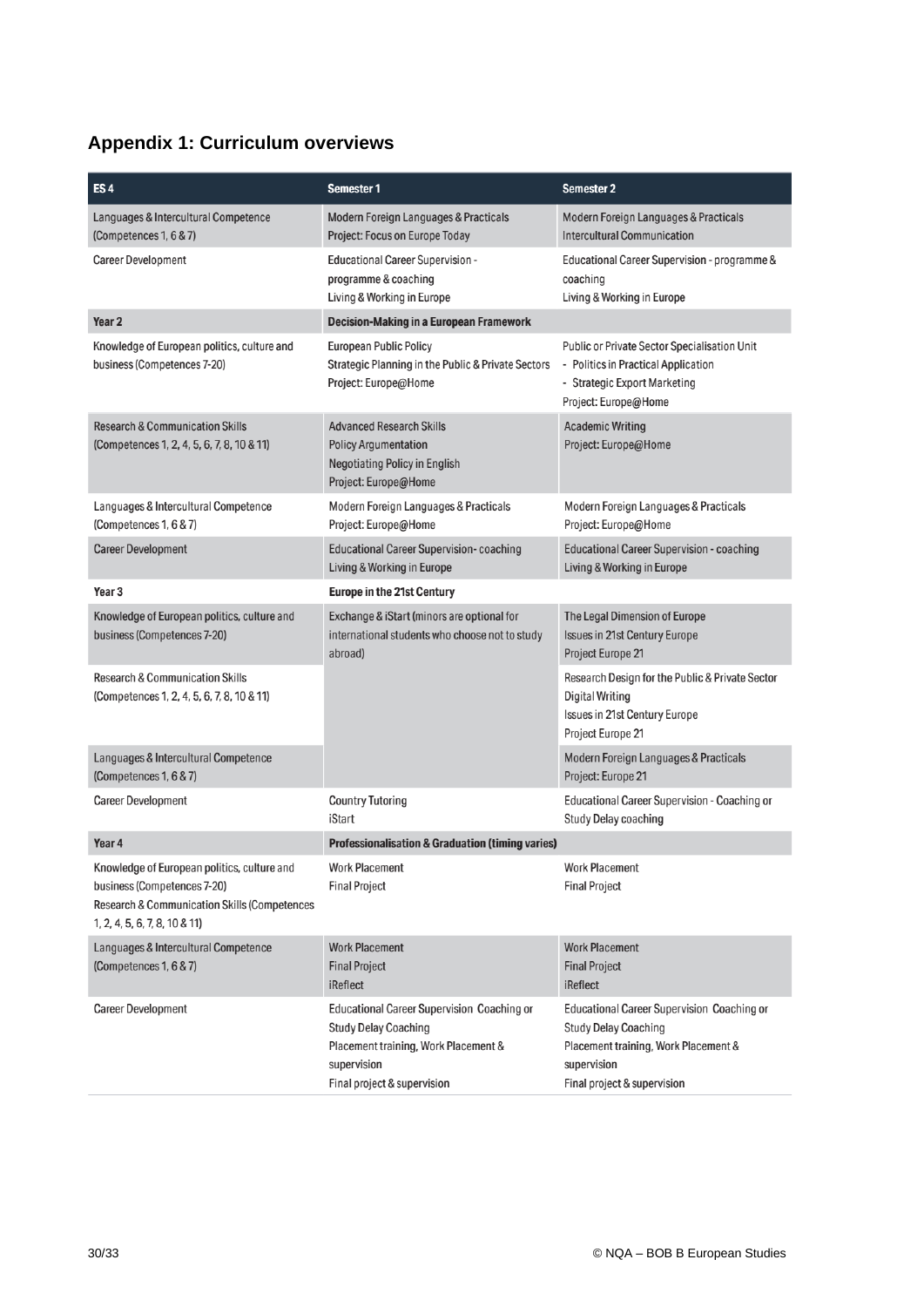| ES <sub>3</sub>                                                                          | <b>Semester 1</b>                                                                                                                                                                                                                                      | <b>Semester 2</b>                                                                                                                                                 |
|------------------------------------------------------------------------------------------|--------------------------------------------------------------------------------------------------------------------------------------------------------------------------------------------------------------------------------------------------------|-------------------------------------------------------------------------------------------------------------------------------------------------------------------|
| Year                                                                                     | Foundation Year: Introducing Europe & Management of Organisations in Europe                                                                                                                                                                            |                                                                                                                                                                   |
| Knowledge of European politics, culture and<br>business (Competences 7-20)               | The Political Dimension of Europe<br>The Cultural Dimension of Europe<br>The Business Dimension of Europe<br>Project: Focus on Europe Today                                                                                                            | <b>Business Game Management of Organisations</b><br>in Europe<br><b>Foundations of Marketing</b><br>Institutions of the EU<br>World Citizenship: IGOs & INGOs     |
| <b>Research &amp; Communication Skills</b><br>(Competences 1, 2, 4, 5, 6, 7, 8, 10 & 11) | <b>Introduction to Research</b><br><b>Oral Presentations</b><br><b>English Practicals</b><br>English Writing (integrated with content courses)<br>Project: Focus on Europe Today                                                                       | English Writing (integrated with content courses)<br>Professional Argumentation<br><b>Advanced Research Skills</b>                                                |
| Languages & Intercultural Competence<br>(Competences 1, 6 & 7)                           | Modern Foreign Languages & Practicals<br><b>Intercultural Communication</b><br>Project: Focus on Europe Today                                                                                                                                          | Modern Foreign Languages & Practicals                                                                                                                             |
| <b>Career Development</b>                                                                | Educational Career Supervision programme &<br>coaching<br>Living & Working in Europe                                                                                                                                                                   | Educational Career Supervision programme &<br>coaching<br>Living & Working in Europe                                                                              |
| Year <sub>2</sub>                                                                        | <b>Decision-Making in a European Framework</b>                                                                                                                                                                                                         |                                                                                                                                                                   |
| Knowledge of European politics, culture and<br>business (Competences 7-20)               | <b>European Public Policy</b><br>Strategic Planning in the Public & Private Sectors<br>Partial Public or Private Sector Specialisation<br>Unit<br>- Politics in Practical Application<br>- Strategic Export Marketing<br>Project: The Hague Summit +20 | Exchange & iStart (minors are optional for<br>international students who choose not to study<br>abroad)                                                           |
| <b>Research &amp; Communication Skills</b><br>(Competences 1, 2, 4, 5, 6, 7, 8, 10 & 11) | Project: The Hague Summit +20                                                                                                                                                                                                                          |                                                                                                                                                                   |
| Languages & Intercultural Competence<br>(Competences 1, 6 & 7)                           | Modern Foreign Languages & Practicals                                                                                                                                                                                                                  |                                                                                                                                                                   |
| <b>Career Development</b>                                                                | <b>Educational Career Supervision- coaching</b>                                                                                                                                                                                                        | <b>Country tutoring</b><br><b>iStart</b>                                                                                                                          |
|                                                                                          |                                                                                                                                                                                                                                                        |                                                                                                                                                                   |
| Year 3                                                                                   | <b>Professionalisation &amp; Graduation (timing varies)</b>                                                                                                                                                                                            |                                                                                                                                                                   |
| Knowledge of European politics, culture and<br>business (Competences 7-20)               | <b>Partial Public or Private Sector Specialisation</b><br>Unit<br>- Politics in Practical Application<br>- Strategic Export Marketing<br>The Legal Dimension of Europe                                                                                 | <b>Work Placement</b><br><b>Final Project</b>                                                                                                                     |
| <b>Research &amp; Communication Skills</b><br>(Competences 1, 2, 4, 5, 6, 7, 8, 10 & 11) |                                                                                                                                                                                                                                                        | <b>Work Placement</b><br><b>Final Project</b>                                                                                                                     |
| Languages & Intercultural Competence<br>(Competences 1, 6 & 7)                           | Modern Foreign Languages & Practicals<br><b>Work Placement</b><br><b>Final Project</b><br>iReflect                                                                                                                                                     | Modern Foreign Languages & Practicals<br><b>Work Placement</b><br><b>Final Project</b><br>iReflect                                                                |
| <b>Career Development</b>                                                                | Educational Career Supervision - Coaching or<br><b>Study Delay Coaching</b><br>Placement training, Work Placement &<br>supervision<br>Final project & supervision                                                                                      | Educational Career Supervision - Coaching or<br><b>Study Delay Coaching</b><br>Placement training, Work Placement &<br>supervision<br>Final project & supervision |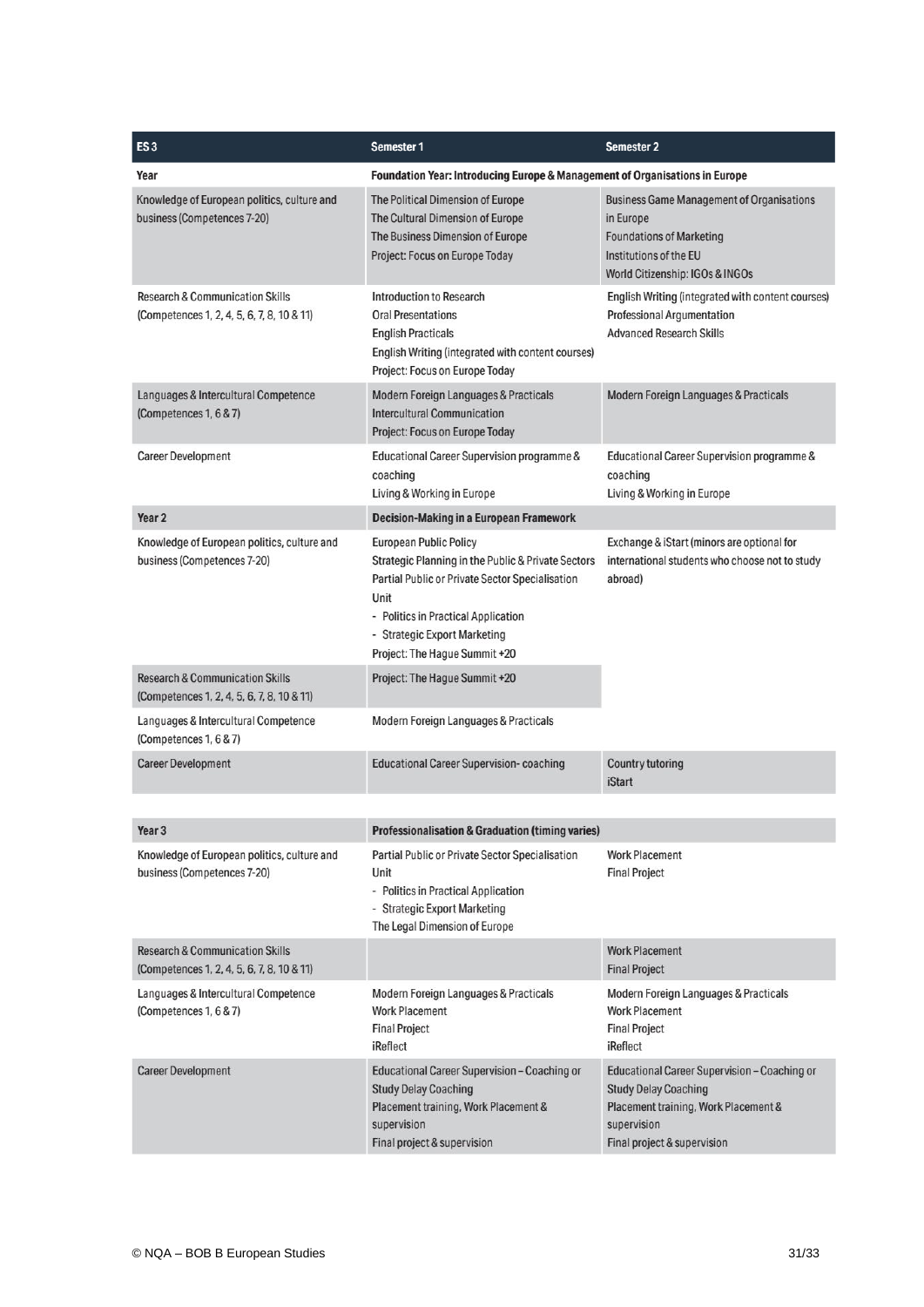## <span id="page-31-0"></span>**Appendix 2: Programme of site visit**

## **Tuesday 3 November 2020 Preparatory audit**

| $13.30 - 14.30$ hrs.        | Introduction of programme by students                                  |
|-----------------------------|------------------------------------------------------------------------|
| 14.30 - 16.45 hrs.          | Preparatory panel meeting                                              |
| 16.45 - 17.00 hrs.          | Open office hour                                                       |
| 17.00 - 17.45 hrs.<br>audit | Meeting with <b>programme management</b> about the focal points of the |
| 17.45 hrs.                  | Panel meeting: winding up                                              |

**Tuesday 24 November 2020 Audit**

| 11.00 - 11.30 hrs.   | Preparatory panel meeting                                       |
|----------------------|-----------------------------------------------------------------|
| 11.30 - 12.15 hrs.   | Meeting with Programme Committee                                |
| 12.15 - 13.00 hrs.   | Meeting with <b>lecturers</b>                                   |
| 13.00 - 13.30 hrs.   | Panel meeting and lunch                                         |
| 13.30 - 14.15 hrs.   | Meeting with Exam Board and Testing Committee                   |
| $14.30 - 15.15$ hrs. | Meeting with students                                           |
| $15.30 - 16.15$ hrs. | Meeting with alumni and members of the Professional Field Board |
| 16.15 - 17.15 hrs.   | Panel meeting                                                   |
| $17.15 - 17.30$ hrs. | Feedback session                                                |
| $17.30 - 18.15$ hrs. | Meeting about development issues                                |